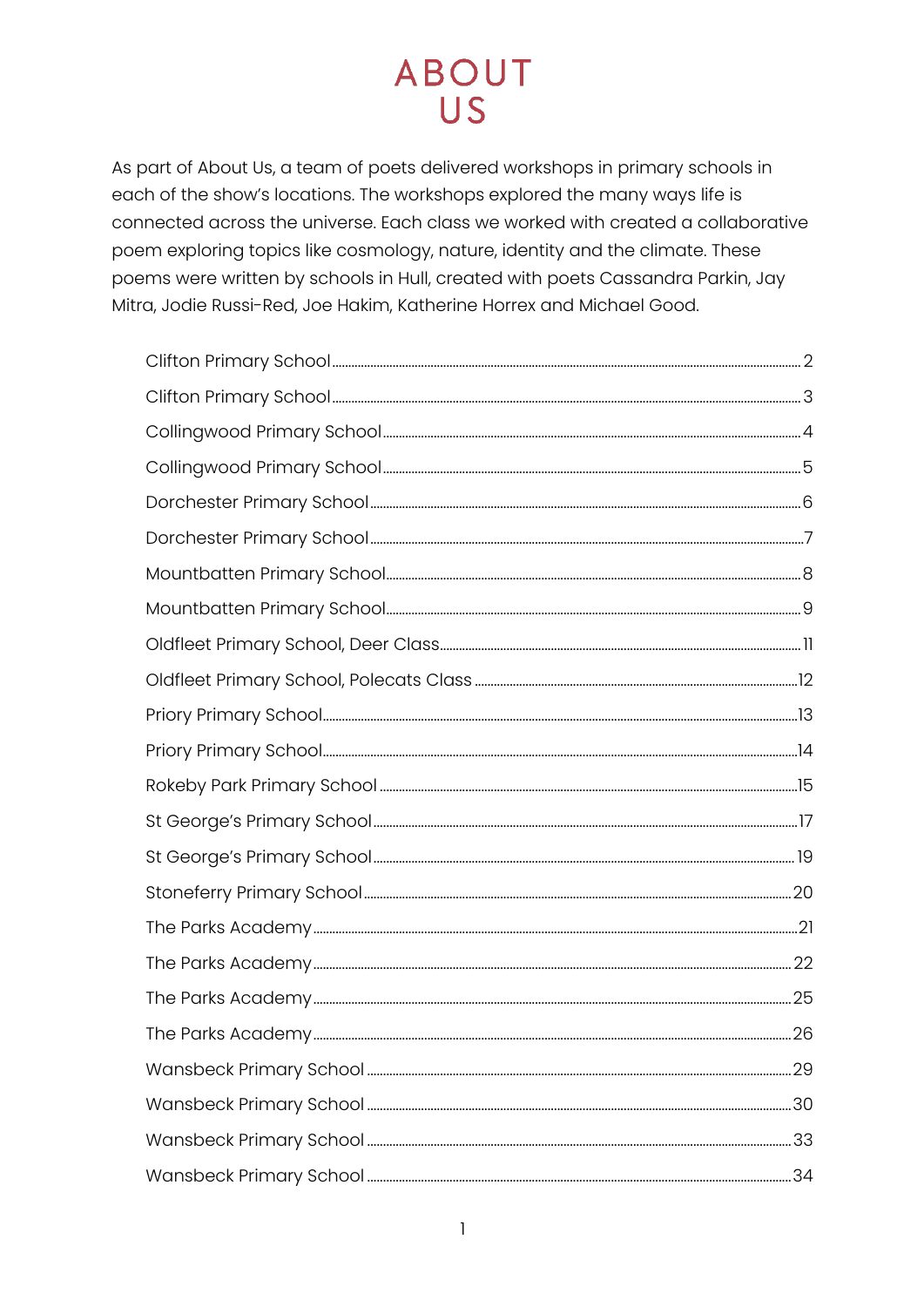

### Clifton Primary School

poem created with Jay Mitra

#### <span id="page-1-0"></span>**Nature**

Tree branches swaying like ballerinas Our tears are like the ocean You can be friends with nature – Just be one with nature Grow up along with nature Sing like the wind The trees are important to us The trees give us oxygen to breathe Save the rainforest, it is our lungs

Life is a puzzle, and we are a piece of it We are all unique and the universe would be boring If we were all the same We are stars that shine brighter together If we were never made The whole universe wouldn't be the same

We are made of our parents' love We are made of happiness and friendship We are made of my mum's laugh We are made of my dad's personality We are made of brightness And if you don't believe in yourself Then neither will anyone else. Open your wings and fly towards dreams That can become your future.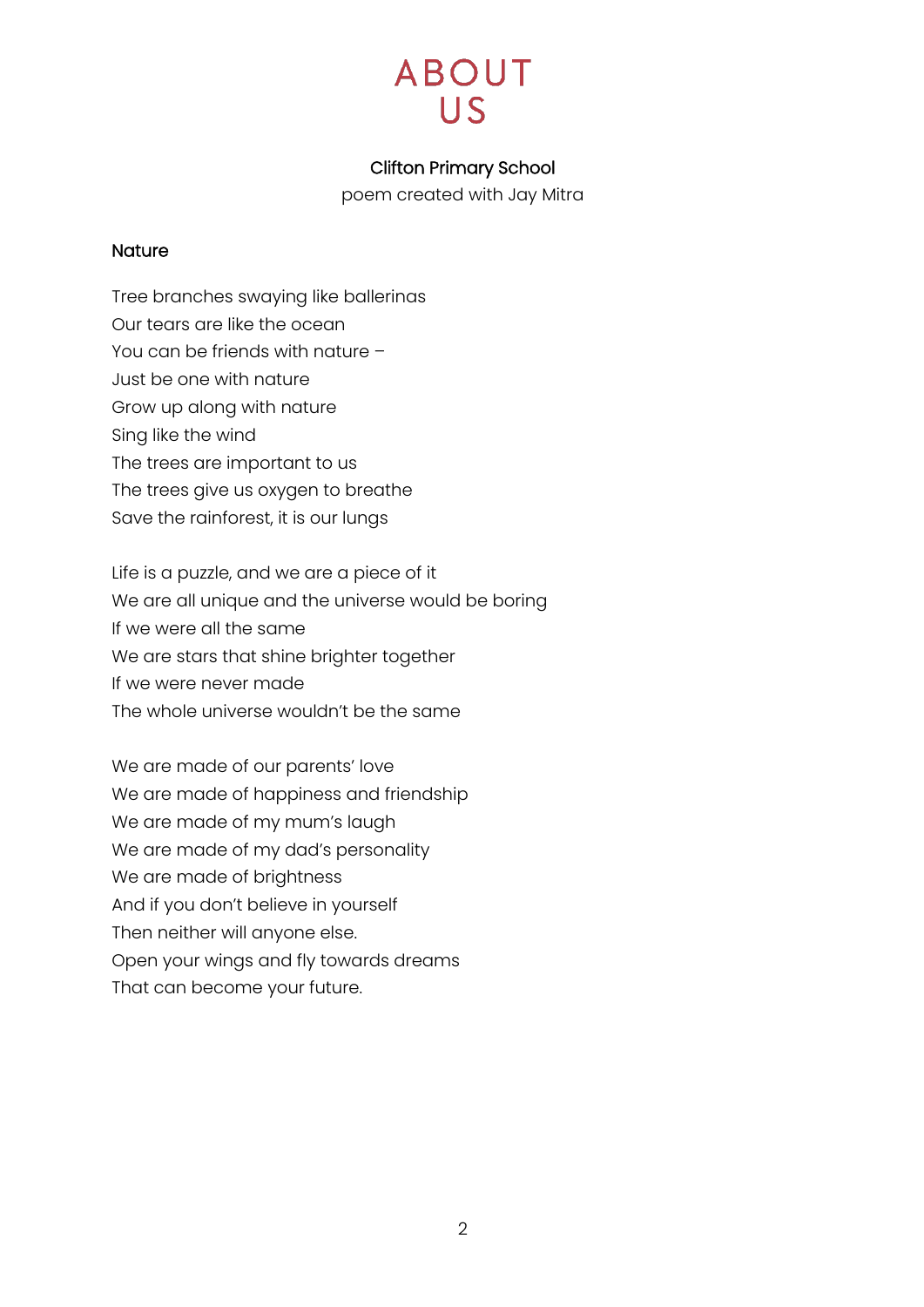

### Clifton Primary School

poem created with Jay Mitra

### <span id="page-2-0"></span>The Bird

My heartbeat is like a drum In the music of our life We are part of the universe We are made of star stuff

There once was a bird that could not fly But he dug deep down and survived And carried on with his life.

We are flowers and beauty The world around us. Our dreams help us fly Don't let your dream die.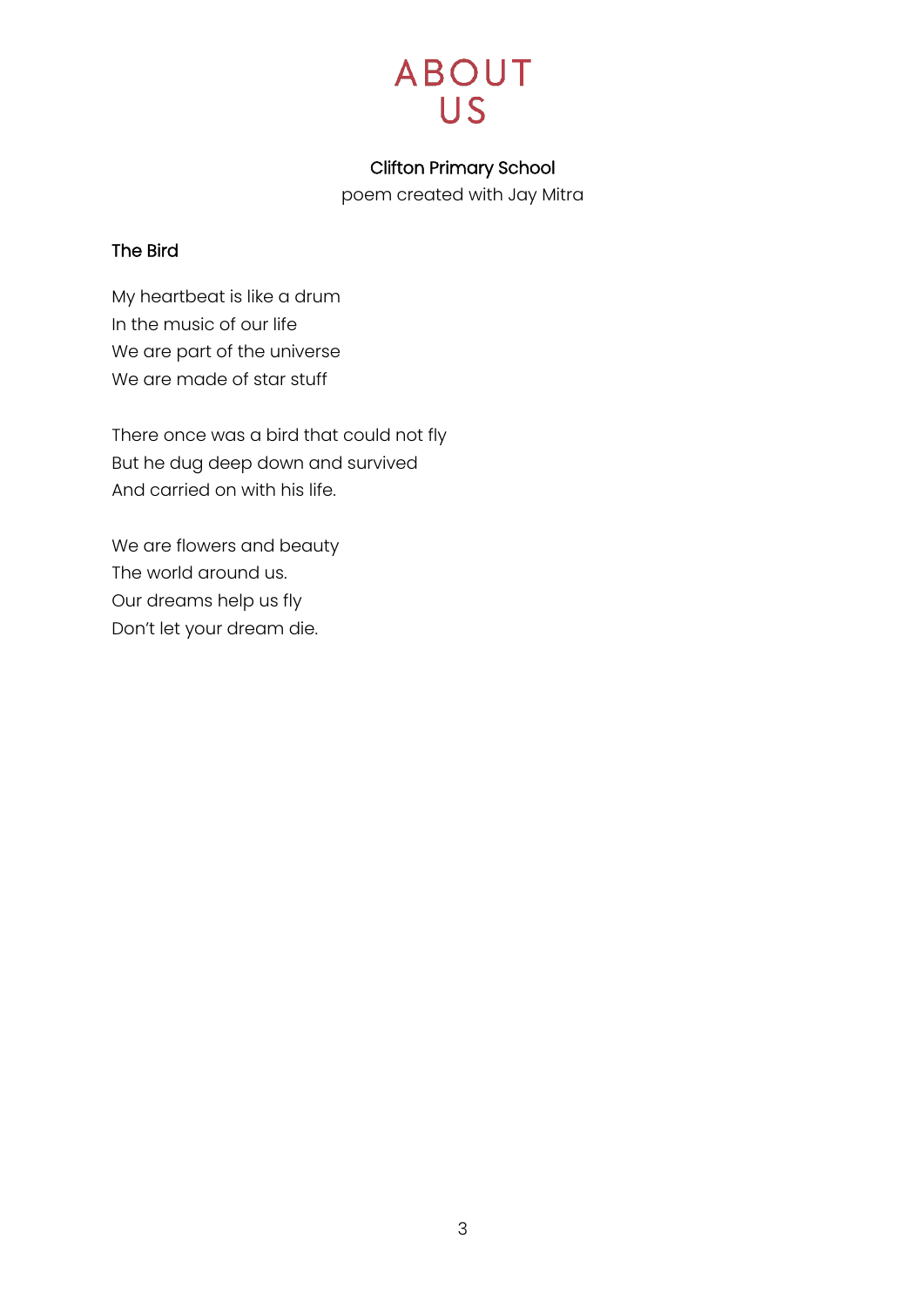## Collingwood Primary School

poem created with Jay Mitra

### <span id="page-3-0"></span>Universal Habitat

The clouds are fluffy like candyfloss bursting in the sky. Rising ashes are charcoal birds and the saffron sun burns above us.

Our arms are fawn branches off a flesh and bone tree, raindrops fell and slowly slipped off our leaves like bombs falling out of the Luftwaffe.

The waves washed on the saffron sand with a gentle touch. The scorching sun tastes like sweat. The cool breeze swished the grass back and forth.

Her heartbeat was like thunder Her hair a tamed forest Her eyes a meteor. Play with your hair Heaven is over our heads so don't feel despair. Angel wings are the colour of white bread and rice.

The ability to fly in the night sky tastes like freedom. Looking at the rising And falling cosmos feels like joy.

Space will always be in our hearts no matter what we do. The stars shine bright even in our darkest moments.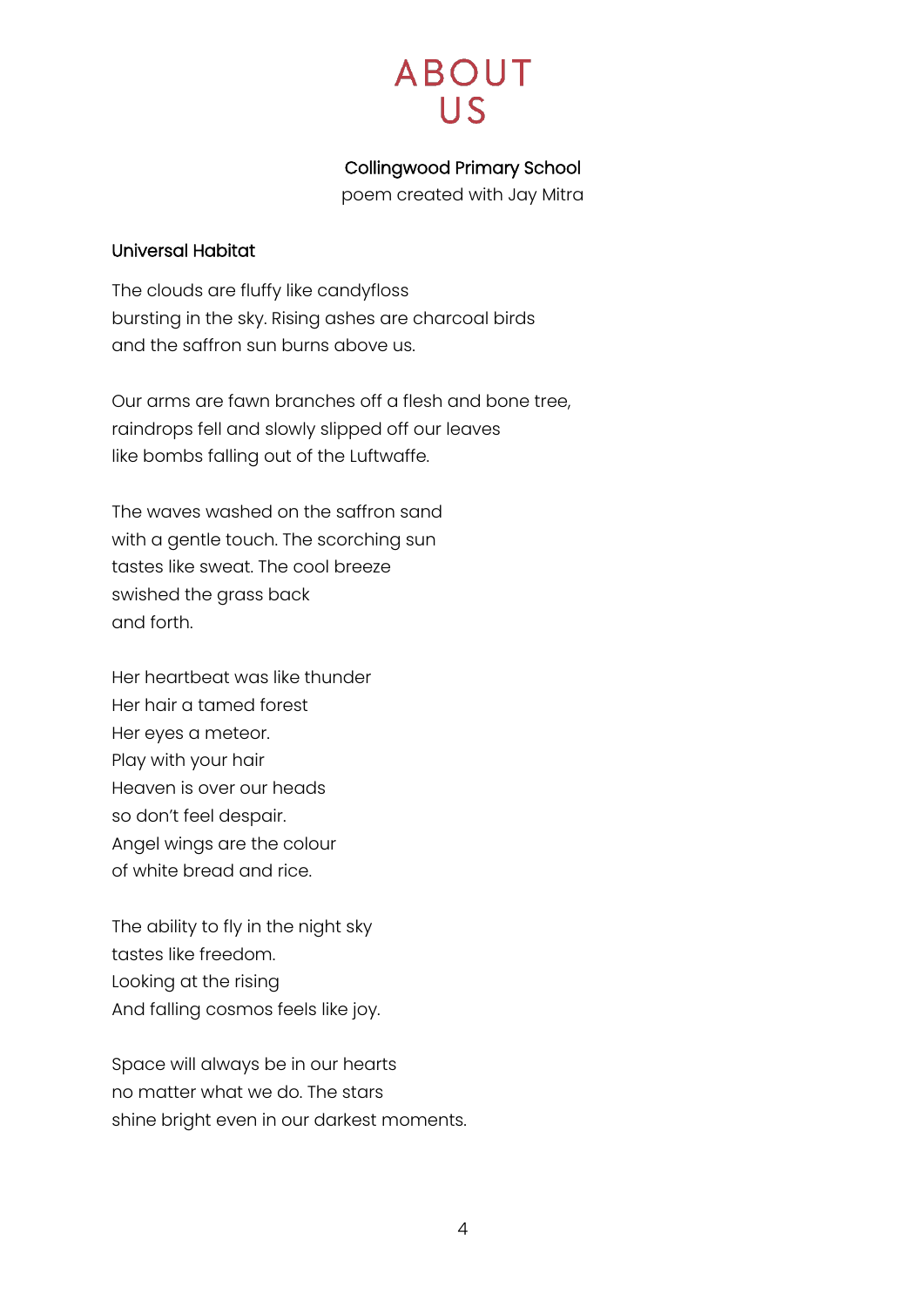## Collingwood Primary School

poem created with Jay Mitra

### <span id="page-4-0"></span>About Us

I am the ultramarine in the dark sky The universe is the future, so patience is key The stars connect us as humans and brighten us up Like a lantern. The universe is set in my eyes. When light hits my fawn iris, they turn crimson like mars I am the shining stars in the sky And the azure sky is like a nebula I am the glistening spectacle in the water The fawn brown bark is just like me When I was young and climbing a tree There's violet lightning on our eyelids Freckles are amber stars on our face and arms The bruise on our hands is a sunset sky Life is achieving what your imagination wants you to do Try to connect your nature with Nature Or you won't succeed in life Flowers are the key to paradise. Heaven is a place we meet our loved ones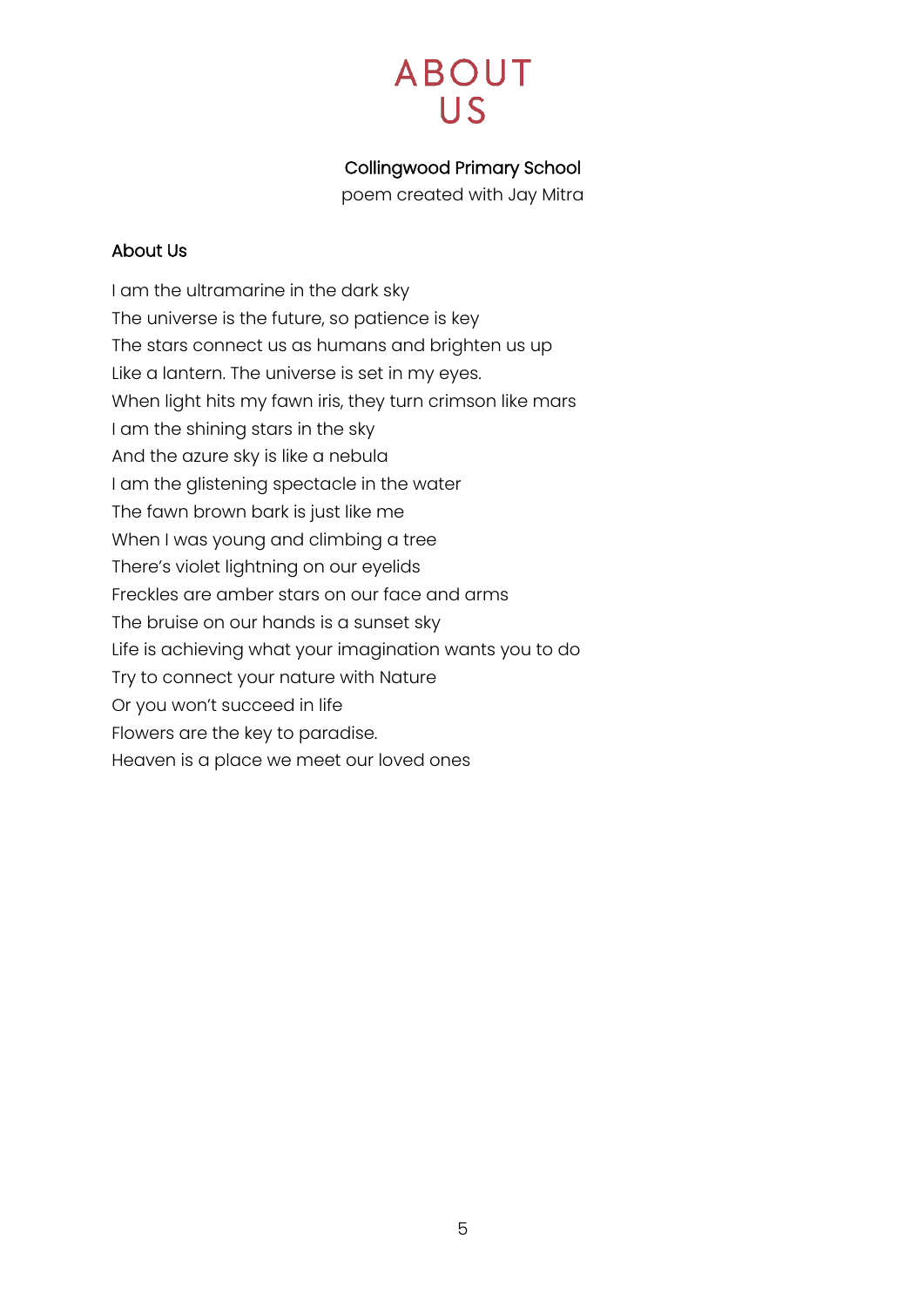## Dorchester Primary School

poem created with Joe Hakim

### <span id="page-5-0"></span>We Are One

We are the treasure troves of history.

- We are the authors of creativity.
- We are the authors of excitement
- And happiness and
- Our souls are our pencils.
- Our generation is the future and
- Our destiny is our imagination.
- Nothing is impossible,
- Nothing is out of reach.
- Chase shooting stars,
- There are no limits in life.
- Our hearts shine like LEDs
- They will warm you like sunshine.
- Minds the size of Jupiter
- Beautiful brains like coral in the ocean.
- Never give up, be confident and
- We can touch the clouds together if we try.
- Start small like Mercury
- And you will become as big as the Sun.
- We are all special
- We are one.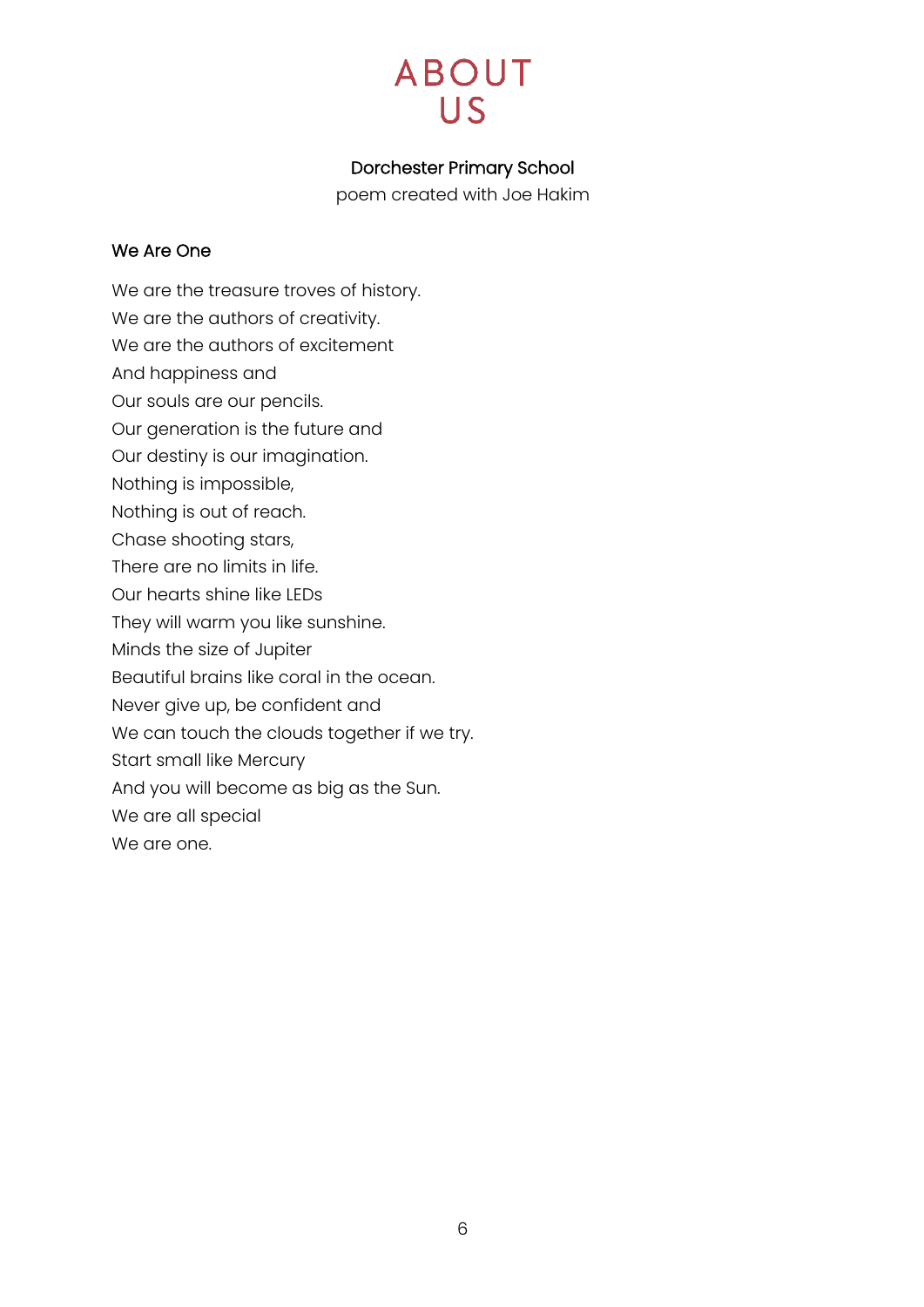## Dorchester Primary School

poem created with Joe Hakim

### <span id="page-6-0"></span>We All Fit In

It's OK not to fit in When you were born to stand out. The Sun is a spoon full of honey, The moon is like a fluffy cloud and We are rocks dancing around the Milky Way. Our brains are jars of memories, Gravity grounds us to home and Space is the glue that holds us together. Our freckles are like stars and Together our hearts make us one big universe. We add together like a puzzle, Whispering like a clock ticking, We are part of humankind And we are part of Earth like bricks in a wall. Blood flowing through us like streams flowing through the earth, One of many like waves in the ocean, colossal and blue,

Tears as salty as the sea.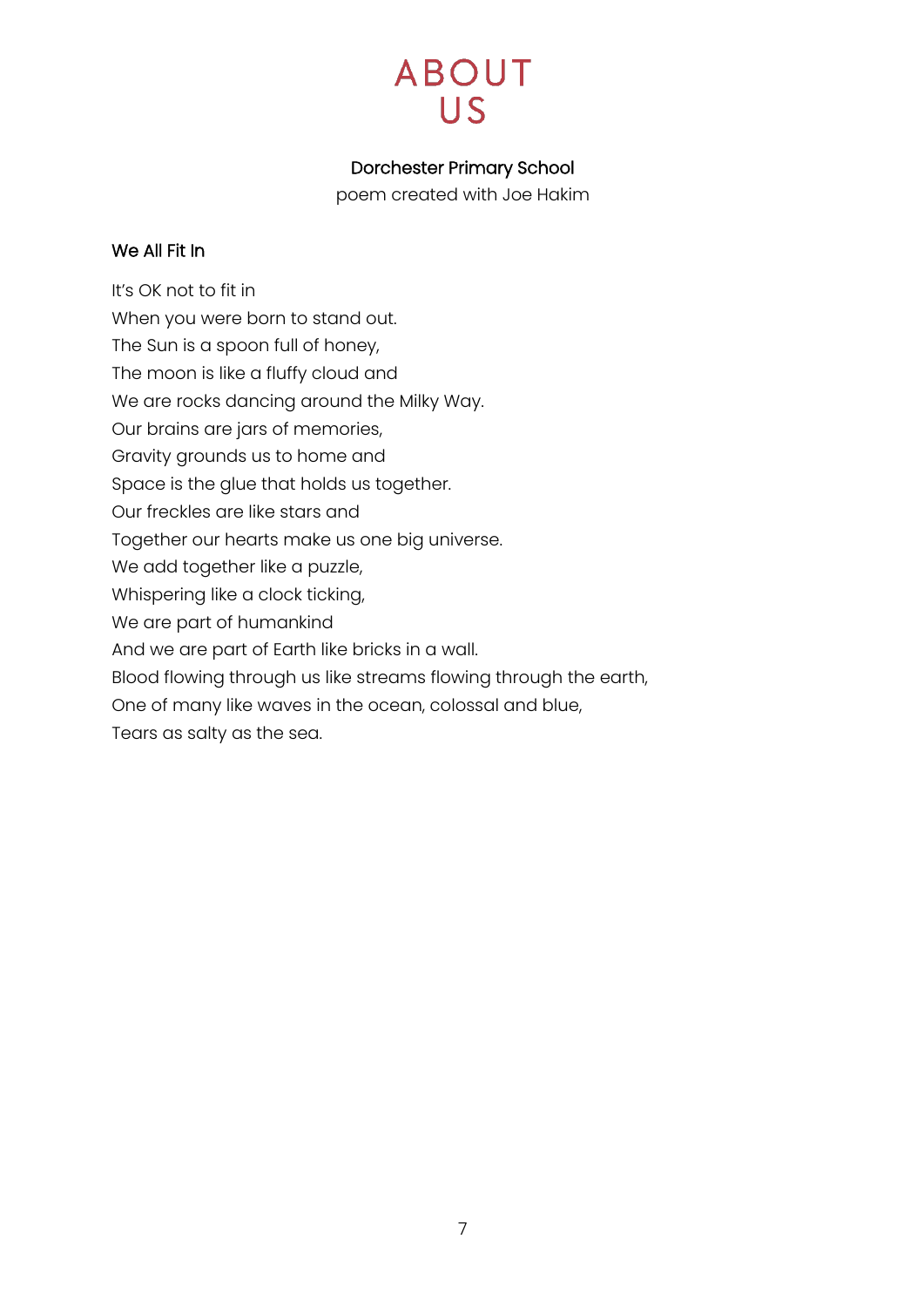## Mountbatten Primary School

poem created with Jodie Russi-Red

## <span id="page-7-0"></span>We're Connected

We're both connected, you and me trace back a million years of our family tree and everything our distant ancestor did is imprinted in us an echo of a DNA memory everything they achieved; I feel like I did it too and since we're all connected, that means, so did you

one time I fought the most scalding fire, dangerous as a difficult maths question, when you've almost run out of time one time I crafted the first mighty hammer, as hard as a diamond mine one time I threw the first spear, faster than a Formula One car I was the one who discovered Spain, as hot as it was far one time I created the first motorbike, as pretty as a puppy with puppy-dog eyes and it was me who harnessed electricity, as shocking as a startling surprise one time I fired the first deadly arrows, as dangerous as a pack of wolves, hackles up to fight

years later I built the first racing car, as silver as the full moon at night I was the person who built the first stone wall, as ancient and as strong as a henge one time I built a house to live in, and then I rebuilt and rebuilt it again in another life I wrote your library's very first book, longer than an anaconda snake another time I created the first chocolate bar, as delicious as a banana cake

and just the other week, I got over my fear and did a jump on my bike

I reached 4000 points on Fortnite

and I climbed Scafell Pike

I did a handstand for 10 seconds straight, and I can do it again

I think that's a pretty big achievement, considering I'm only 10.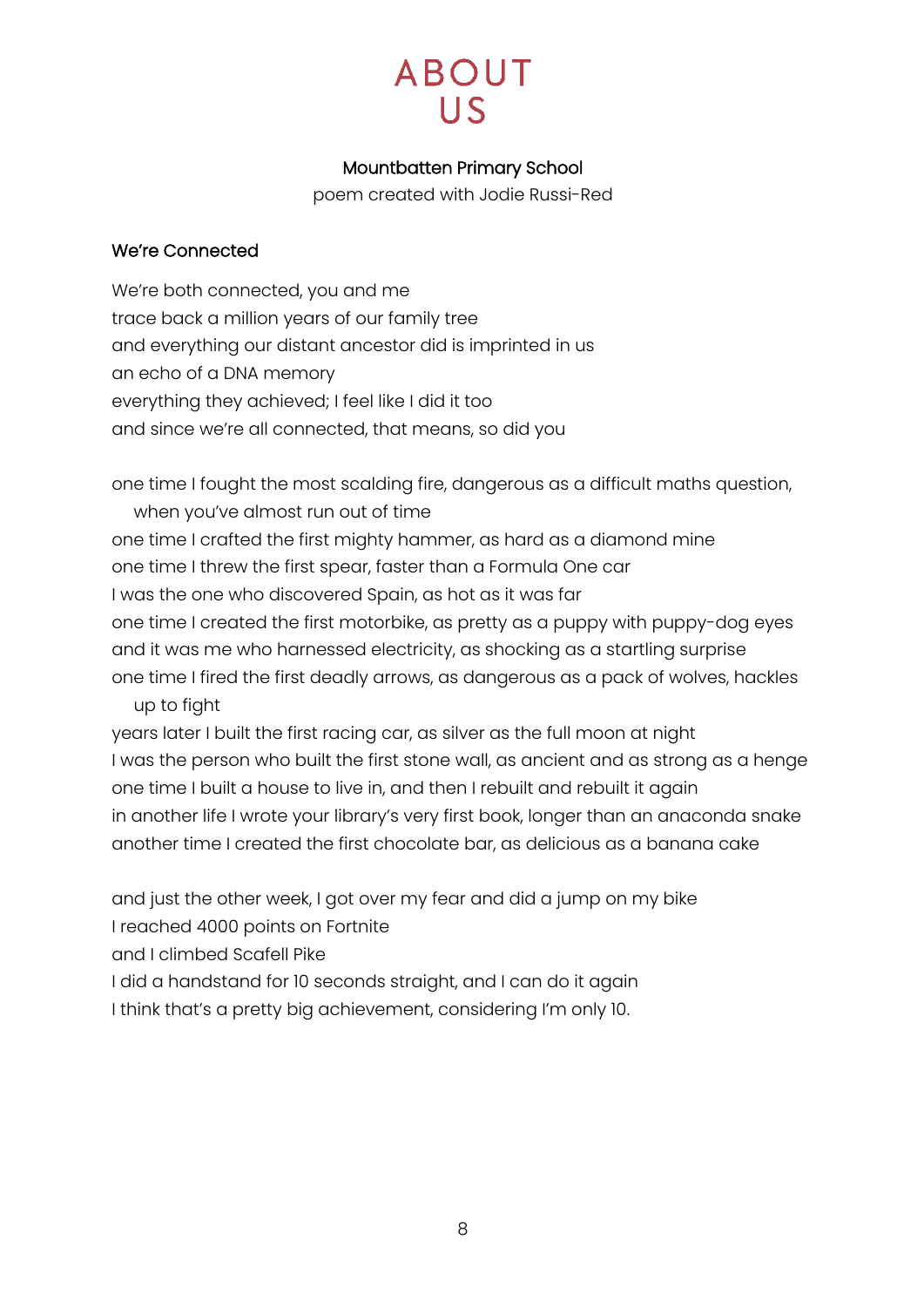# **ABOUT**  $\overline{US}$

## Mountbatten Primary School

poem created with Jodie Russi-Red

### <span id="page-8-0"></span>About Us

We're both connected, you and me trace back a million years of our family tree and everything our distant ancestor did is imprinted in us an echo of a DNA memory everything they achieved; i feel like i did it too and since we're all connected, that means, so did you

in a different age, I could make fire out of stones and sticks in a different time, I used a rose thorn as a sharp toothpick I built great things out of stone, in the stone age and it was me who wrote on the very first page one time I had a different mother another time I had a different brother I once joined the military and added a thousand new definitions to the dictionary thousands of years ago i invented chess I was the world's greatest ever grand master no less I broke a bone I broke someone else's bone I ate meat straight off the bone one time I swam in the deep, blue sea, alone it was me who ground down wheat into flour and it was me who took the first electric power shower one time I threw a glitter bomb in my friend's face I travelled 10000 miles, to discover an undiscovered place one time I popped the first ever balloon, as loud as a Big Bang's roar one time I fought in a world, wide war I discovered a fossil I was a fossil

one time I made my own bed

one time I annoyed my sister

one time I played a game i didn't know how to play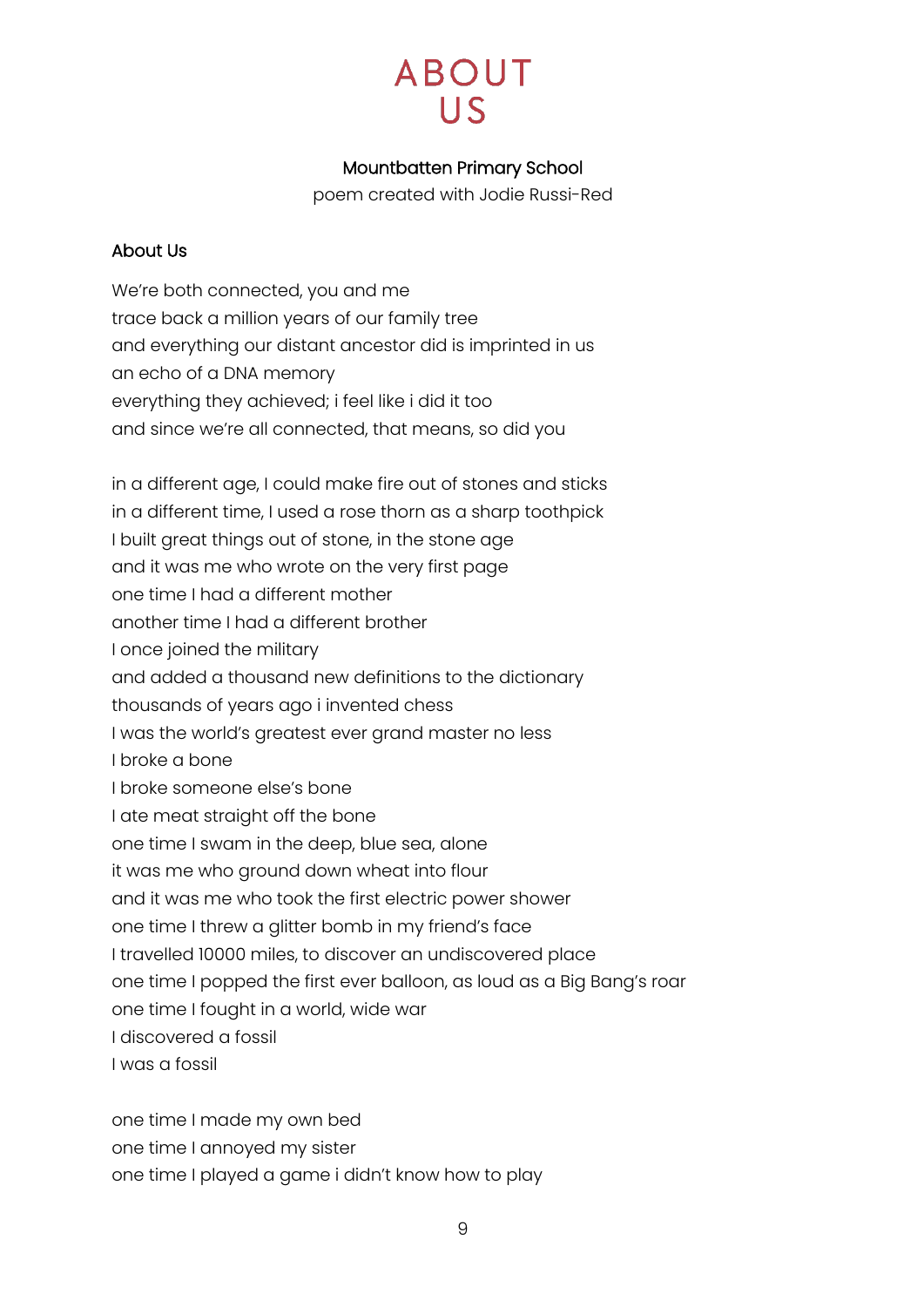

but that's just me what's the greatest thing you'll do one day?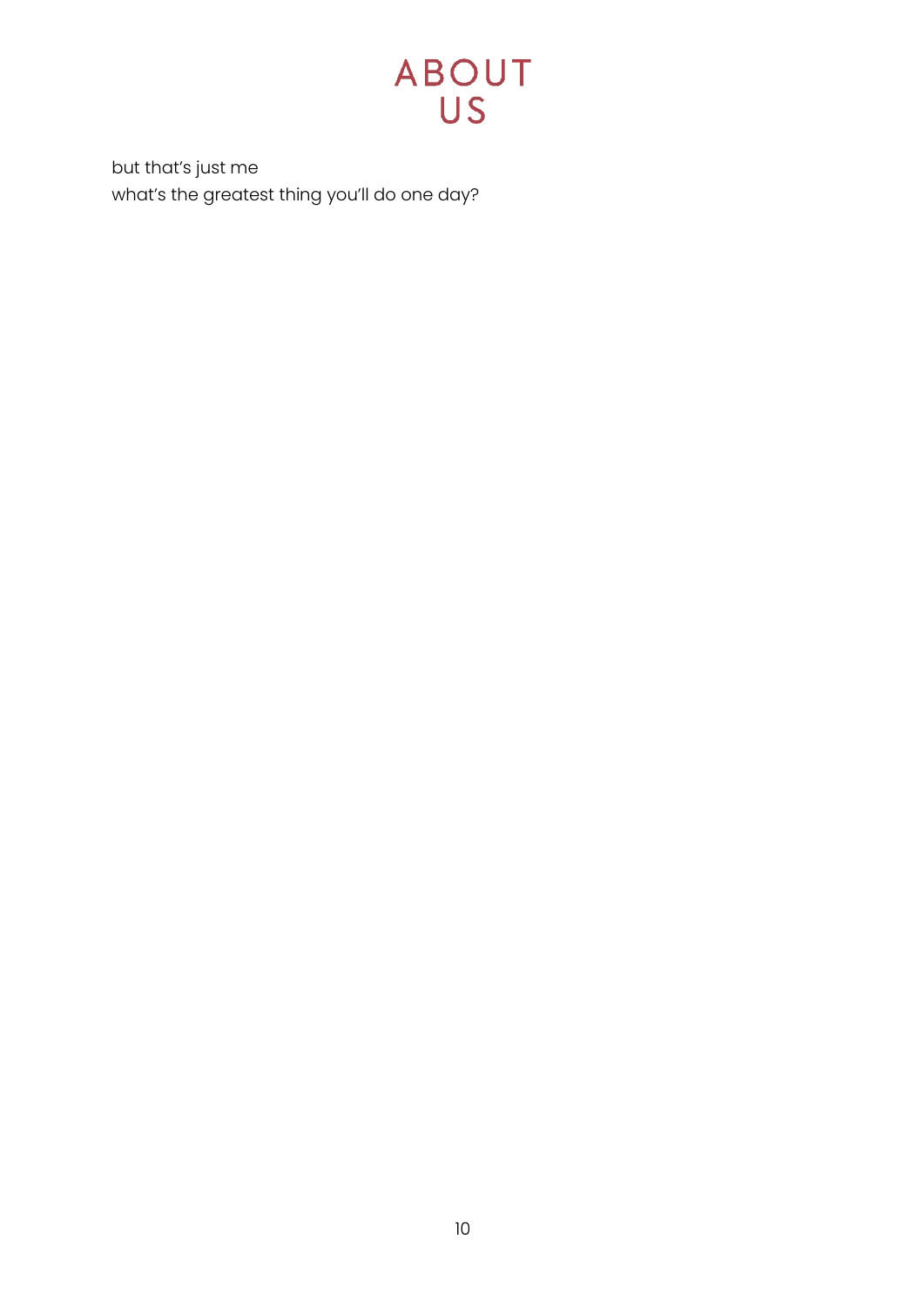## Oldfleet Primary School, Deer Class

poem created with Joe Hakim

### <span id="page-10-0"></span>Be Yourself

- Like a herd of DEER
- Like a pack of wolves
- Like a school of fish
- Like a murder of crows
- Like a pride of lions
- Connect to who you love.
- Love makes a family
- Grow together like a garden of flowers.
- Be curious, conquer your fears and follow your imagination,
- Don't stop until you reach the summit.
- Life is short like blades of grass,
- But dreams are unlimited.
- Be bright and twinkle like the star you are
- Until happiness fills the sky.
- Be yourself
- Be the best you can be
- And if you don't succeed at first
- Be positive when faced with difficulty
- And you will get to the top,
- Stand on your toes
- Hop and touch the moon.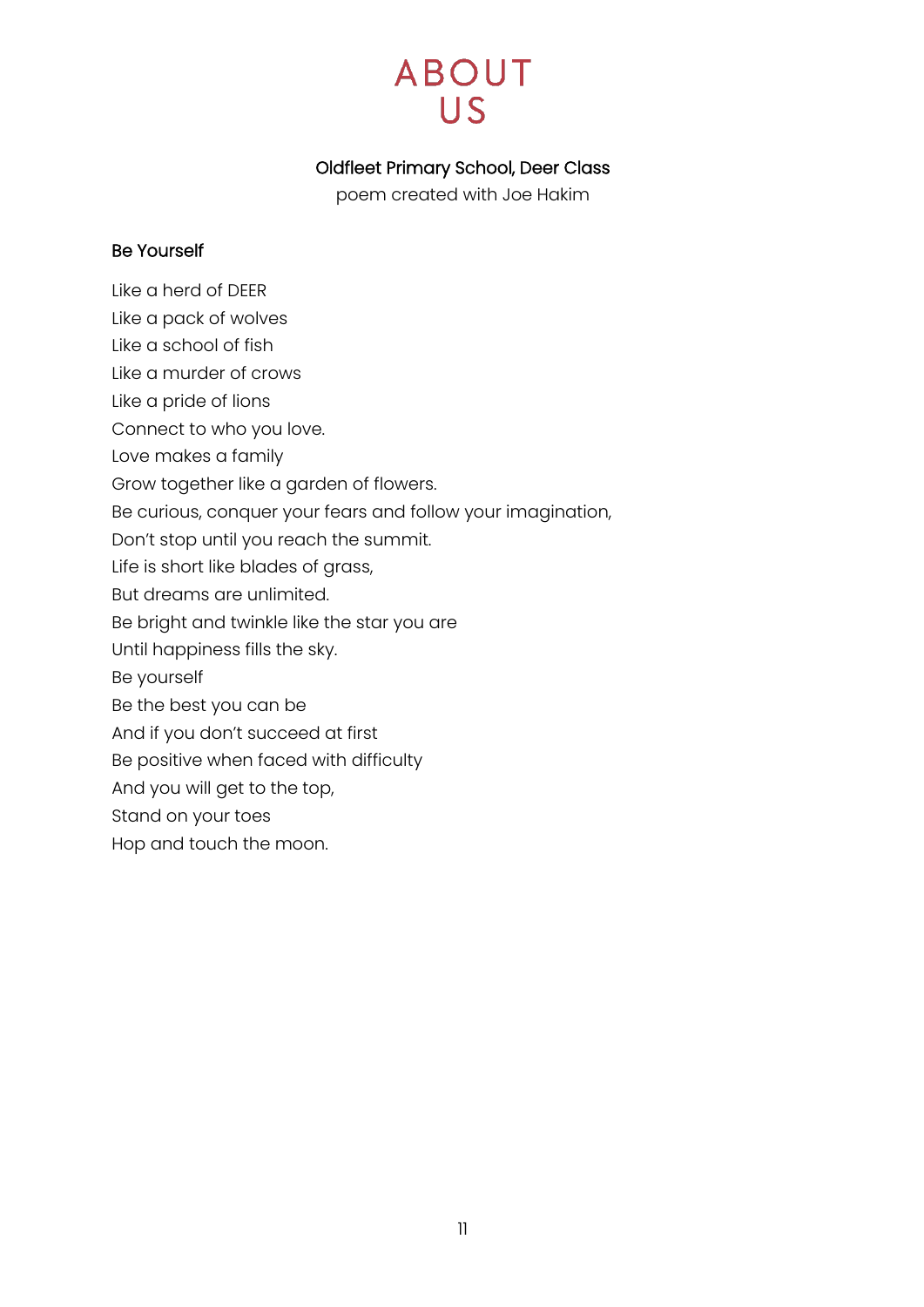## Oldfleet Primary School, Polecats Class

poems created with Joe Hakim

#### <span id="page-11-0"></span>A Million Likes

Be kind: Don't be a bully Don't be mean and leave a bad taste like mustard. A smile could change Someone's day, so Stretch happiness around the World like a bungee cord.

Family is the key to happiness, Friends make you thankful. Passion is our future, And like the population It grows every day. Like baby-chicks, Like flowers In the sun and rain. Like us.

Everyone is unique Like our accents, Our personalities. We don't give up And we work as a team To accomplish our dreams. We play the game of life Together and make the Earth's heart grow Like a YouTube video with A million 'Likes'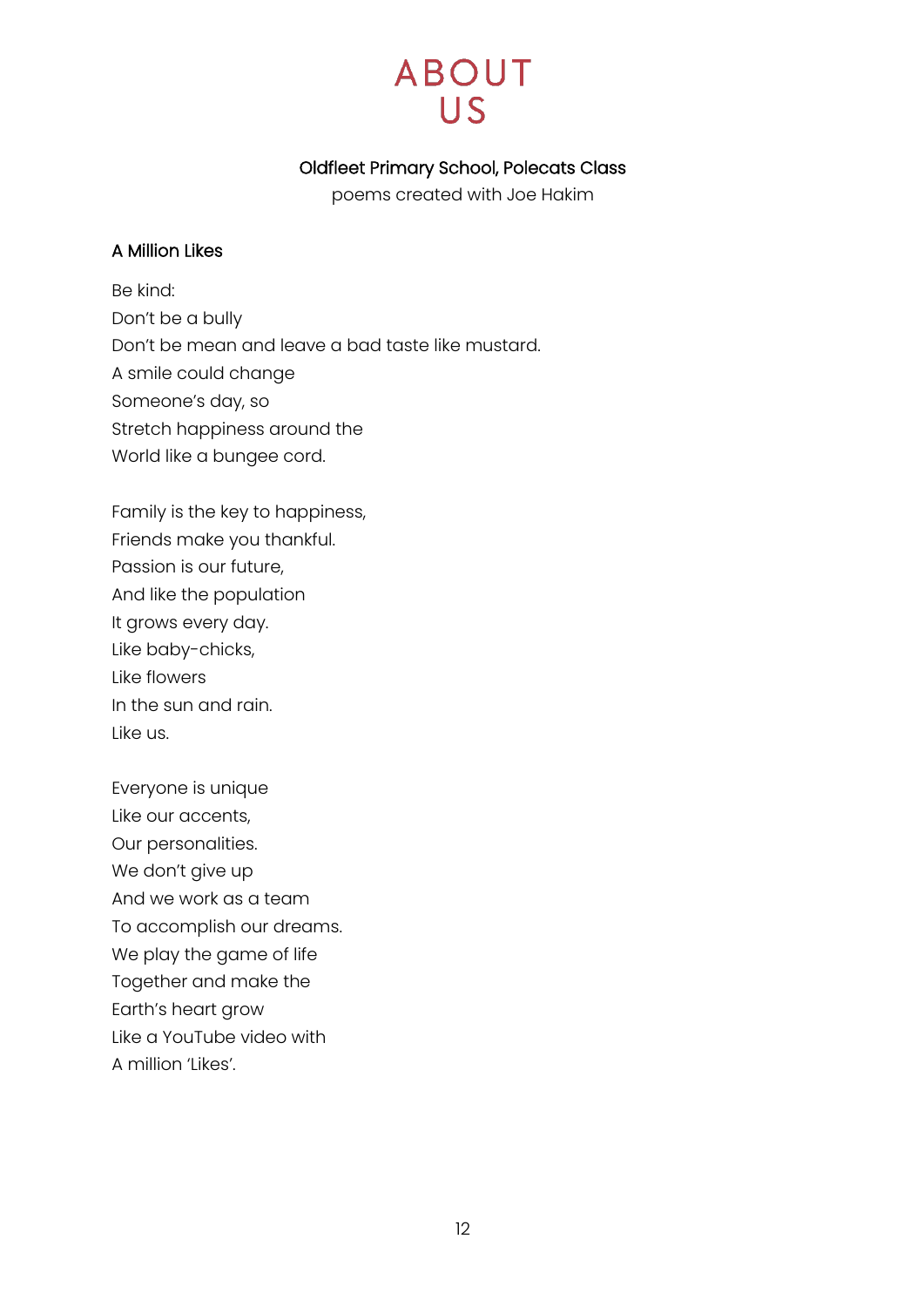

### Priory Primary School

poem created with Katherine Horrex

### <span id="page-12-0"></span>Space Fair

Roll up! Roll up! Welcome to our planet of moons!

Chips as salty as the sea, milkshake as frothy as the stars!

Let long streets of ketchup flow along your tongue.

Roll up! Roll up! Welcome to our cratered lava plains!

Feel the cold metal of our claw machines, the deep whoosh of trampolines. The night's giant megaphone, blasting!

Roll up! Roll up! Never mind the queues!

Watch rides burst into the sky like fireworks.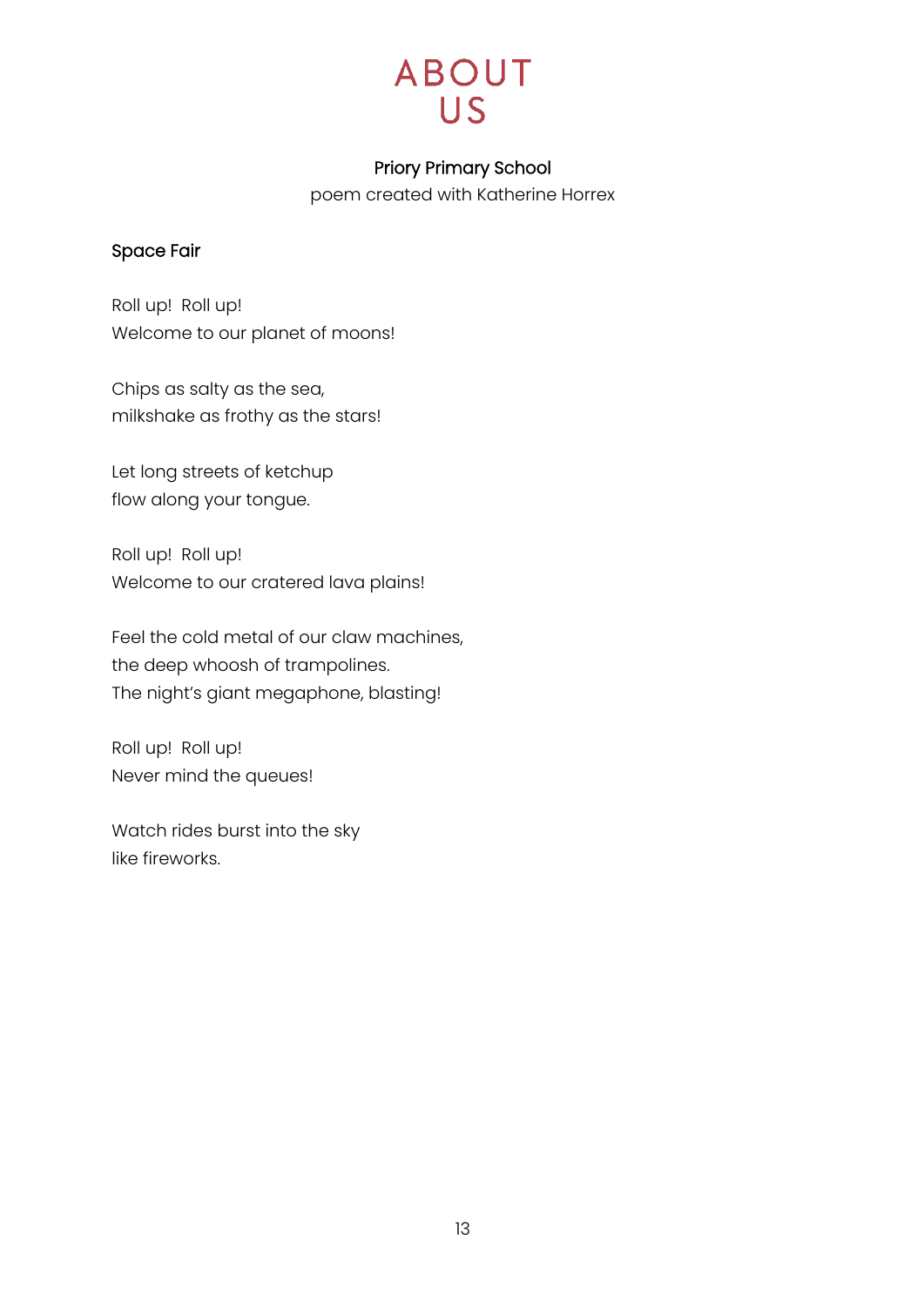## Priory Primary School

poem created with Katherine Horrex

### <span id="page-13-0"></span>Homesick Alien

This planet is as boring as disconnected wifi. Earth. It smells of mud. A matter of life. I miss my planet with its harmless rainbow lava. We had to drink it too. It's springtime here. And what is Spring? Is it the time of springs? Do humans bounce with slinkies attached to their shoes? There are flowers at the roadside, their petals white as chilled milk. I walk down this street as heavy as four houses missing my hoverboard and wanting to eat pasta all day long. The chocolate chip mountains where rock cats curl up like crescent moons and yawn their lives away. Planet Exo123 where you can use rocks as walkie-talkies and it rains sheets of glass and hot ash. The highstreets with their shops like midget gems. Black craters fry and smoulder in sunlight. Here I can't sleep at night. Wind bangs on the windows, which is why they call them wind-ows. By the time I find my spaceship it will be covered in leaves as crunchy as Walkers crisps. Walkers - they eat them while they walk.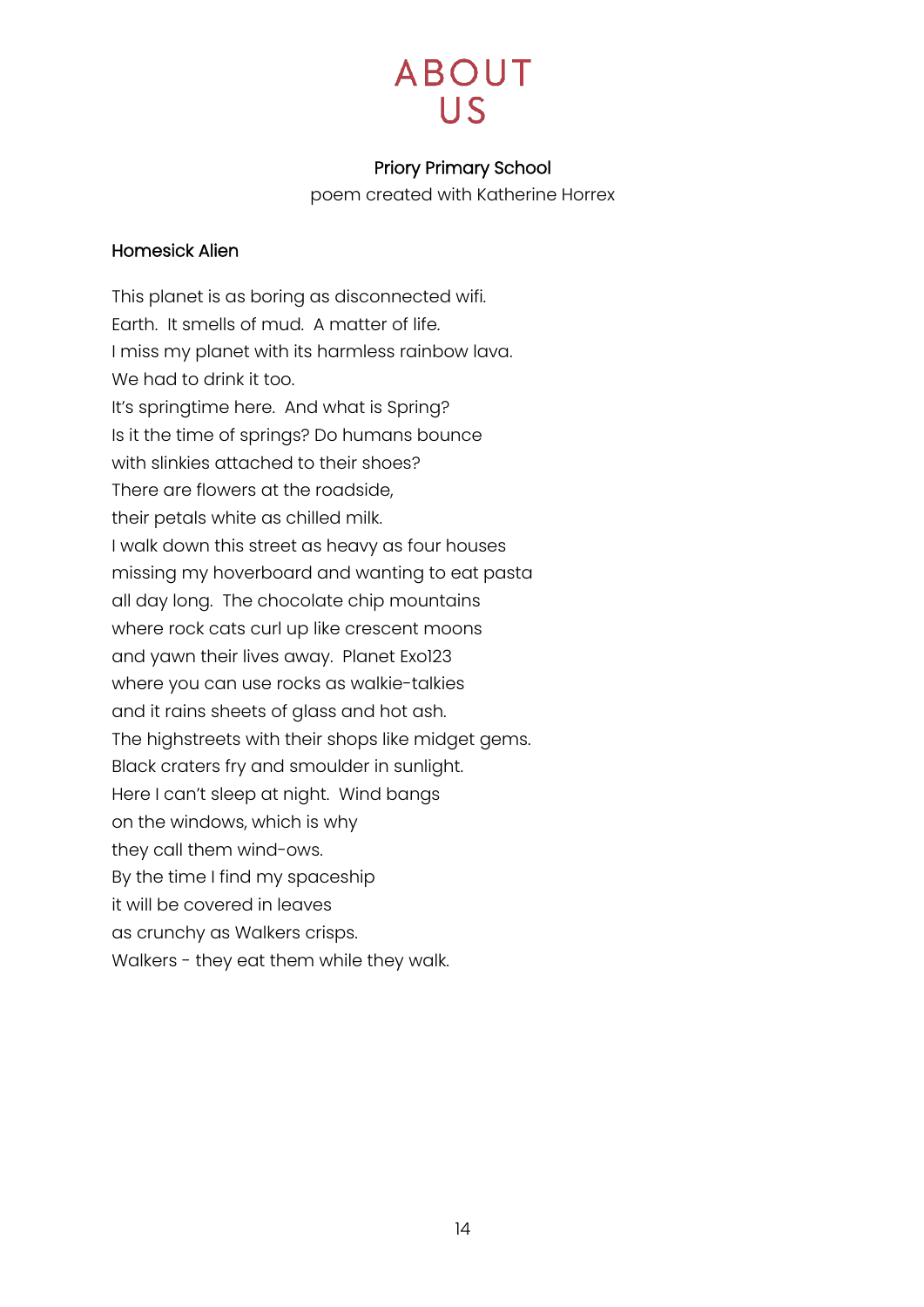# **ABOUT**  $11S$

## Rokeby Park Primary School

poem created with Michael Good

### <span id="page-14-0"></span>We Are All Stars

The glimmering mirror of the stars reflected on the glowing diamond moon. The sun is an electric star. The moon is a giant, my connection is to the universe. Crystal clear galaxies shine bright in the moonlight, atoms create all life, no matter what you are or who you are. You are all a shining star, our connection to the universe is great. The sun is a flaming ball floating in the air, connecting to Earth. The sun is a flame while Earth is hot and cold. Burning embers levitated above the atmosphere, catching Stardust as it oscillates. How are we related to these astronomical galaxies? We are all stars and it's crystal clear to me:

Our connection is confusing yet amazing,

Historical yet brand new.

We are all stars.

The galaxy is filled with mechanical birds.

The galaxy is like little fireballs scorching anyone who dares to come near them. The sun is levitating bright like a burning, boiling ball, blinding the population.

The dazzling sun's brightness is blinding. The historical stars lit up like a bonfire on New Year's Eve. The incredible sight of the stars lit up the faces of Earth. While the stars dance in the sky, a satellite is passing by The sun, and lights up like a million diamonds.

The sun shone through the moon and lit the galaxy.

Supernovas are incredible.

The flaming arrows around the sun connect Earth to the sky.

While the stars dance in the sky, as crystals pass by,

The hypnotising, gorgeous sun blinded the shimmering, colourful sight of Earth.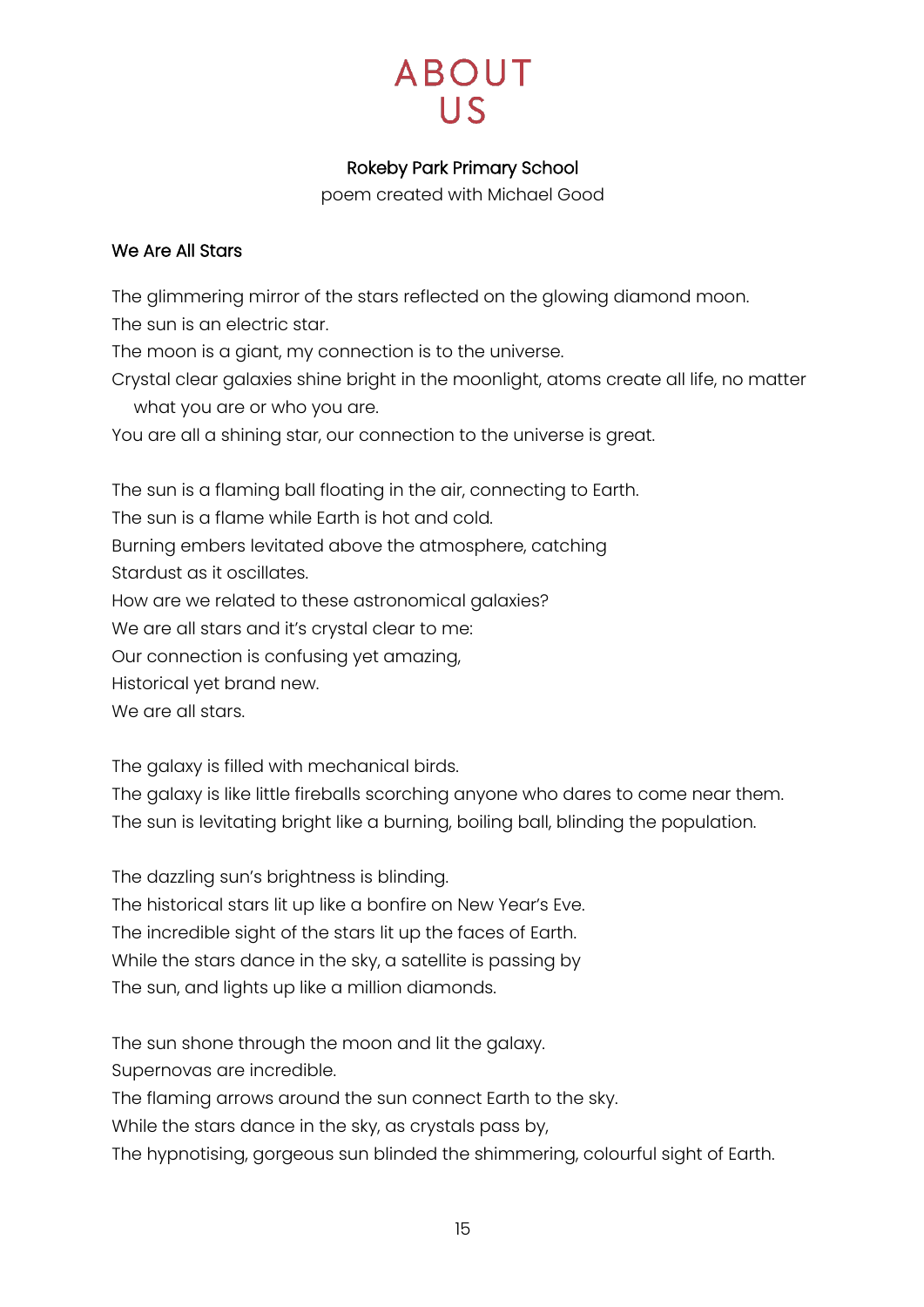# **ABOUT** US<sup></sup>

The amazing, delightful, dazzling stars hypnotised people's sight.

Satellites float all around, waving like human beings while stars shine like a diamond.

My connection is the blindness of the universe,

Little torches scattered around,

Boiling hot like a fire.

The stars are diamonds hanging in the sky: people see them within their eyes.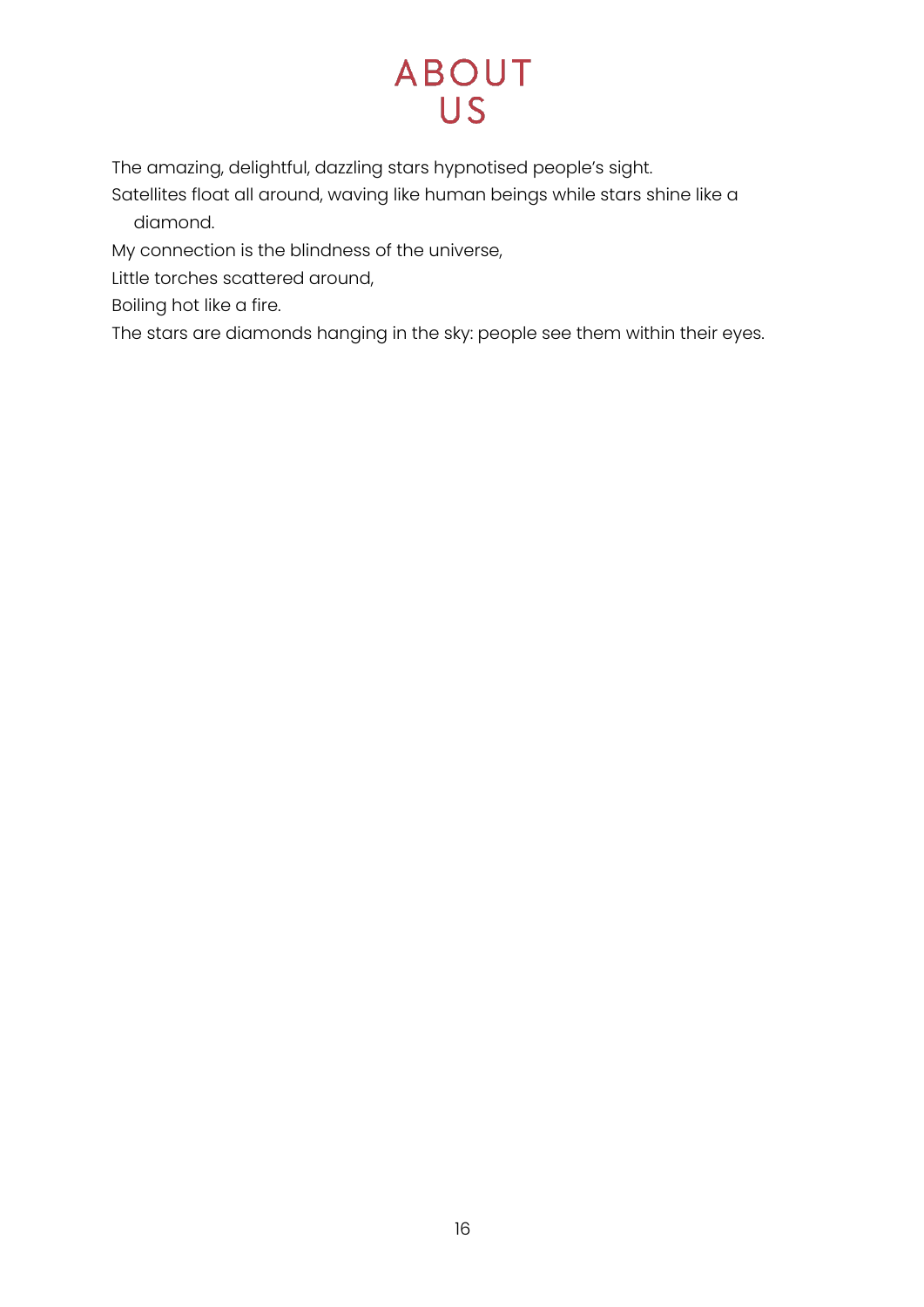## St George's Primary School

poem created with Jodie Russi-Red

## <span id="page-16-0"></span>One Time

We're both connected, you and me trace back a million years of our family tree and everything our distant ancestor did is imprinted in us an echo of a DNA memory and since they did it, I feel like I did it too and since we're all connected, that means so did you

one time I could spark a fire with nothing but sticks and stones another time I made a milkshake, as creamy and thick as snow one time I began Hull Fair so I could ride all the rides at night and another time I made the first gun, fast as a flash of light

- did you know I carved the world's very first wheel from stone, as if I was helping a snake shed its skin?
- in another life I invented the ps4, and the PS5, and the X Box Series X, and built a race car, and created paper, and a recycling bin
- one time I built a jet that soared through the air like a balloon
- then there was the time I built a boat and carried it out to sea to sail for miles and miles just to discover somewhere new

maybe it was a dream, when I tamed a white mouse, as fluffy as a bubble bath I was definitely dreaming when I wrote the story about watching a cow jump over the moon, and then laugh

- it was me who once baked the first loaf of bread, as crusty as the earth beneath the layer of mud
- one time I studied for hours and hours, it was as boring as looking for waves in the wood
- one time I helped build an entire village with my own bare hands and in that village, I built a house, as cosy as a cloud in a candy floss land

I might decide to grow my hair one day, as long as the books by my bed or else i could design a robot that could design a new, wonderful world, instead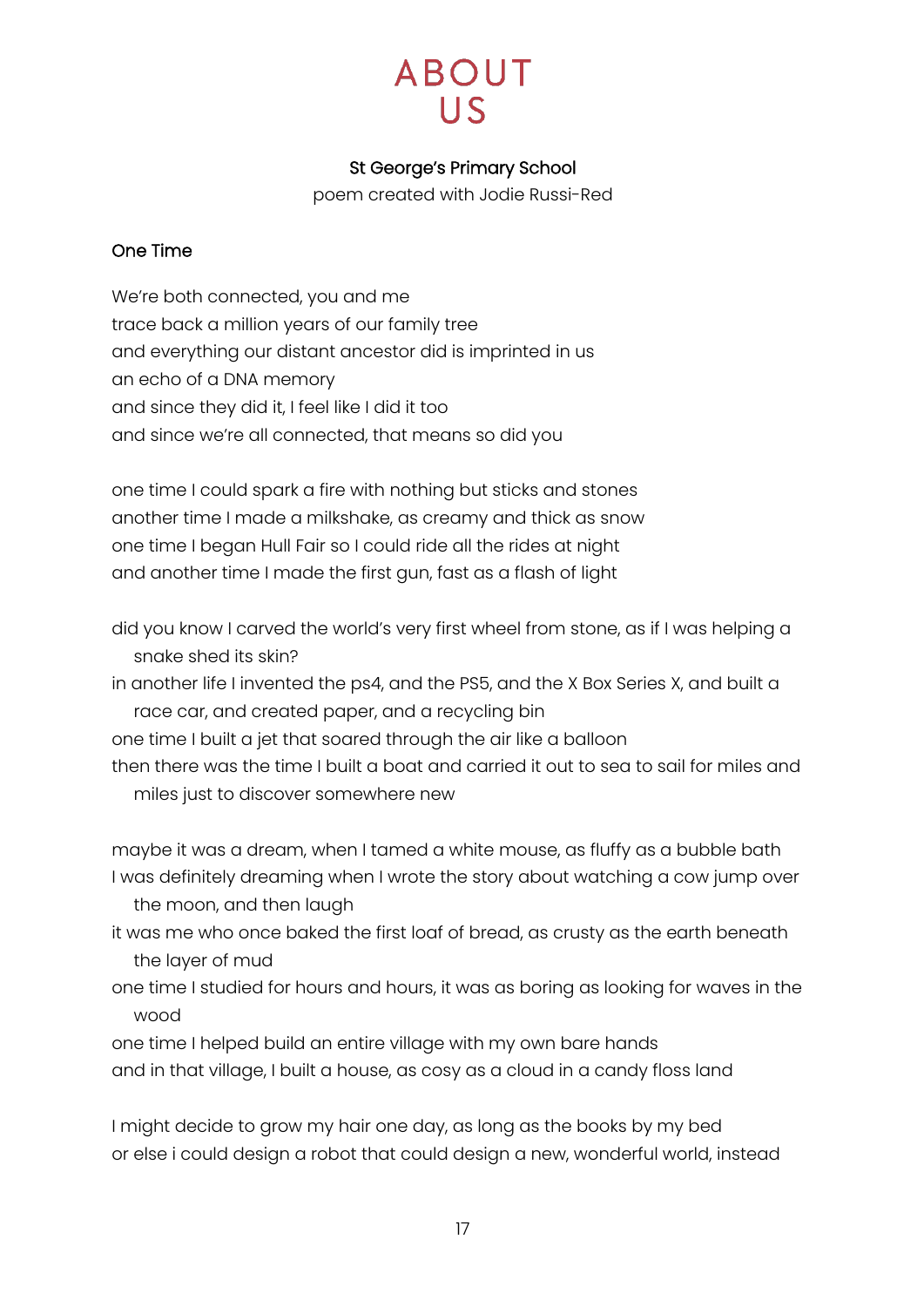but do you know that last week I threw a basketball in the hoop, and caught it from the other side?

I think that's a pretty big achievement

(PS. I'm only ten)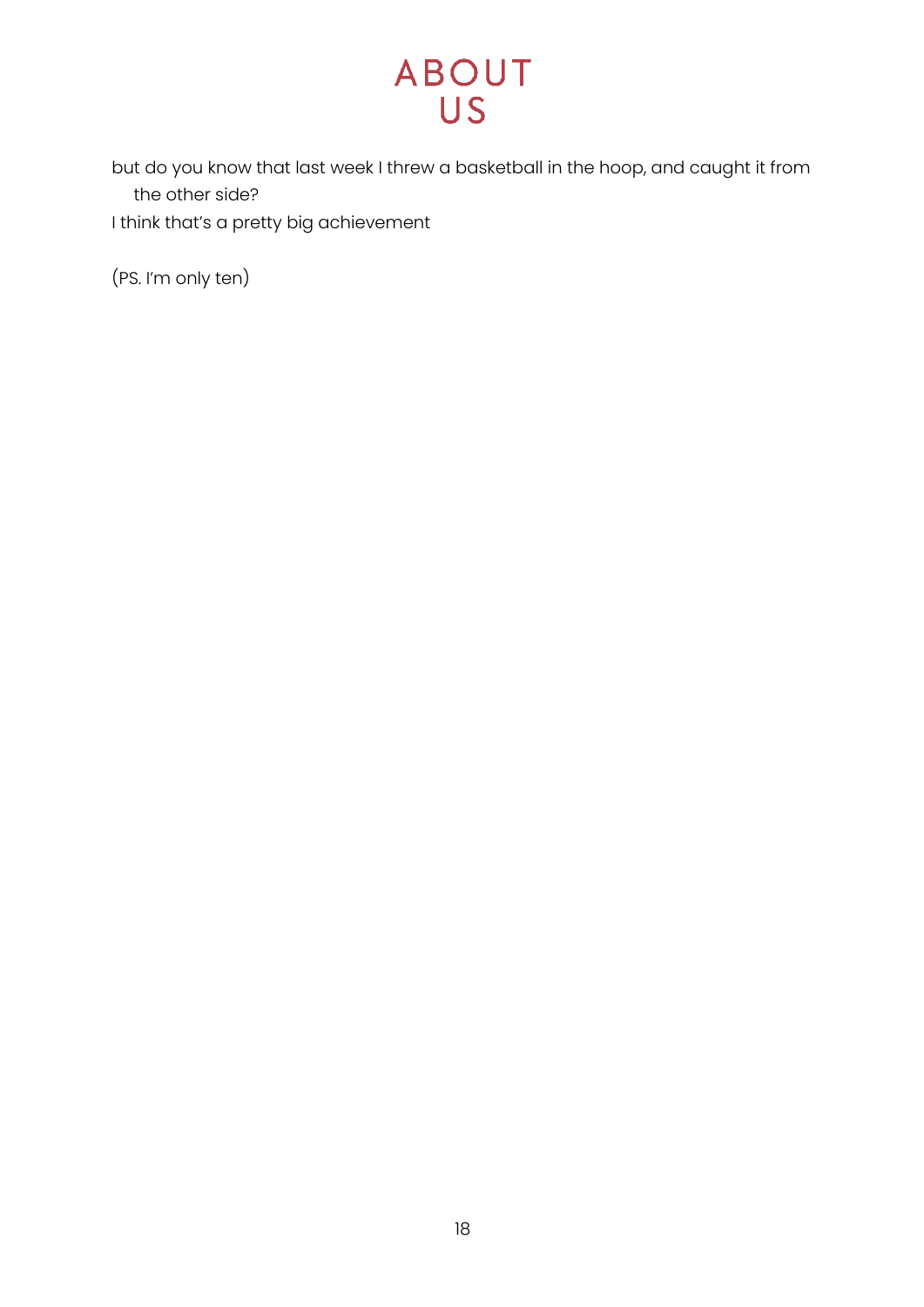## St George's Primary School

poem created with Jodie Russi-Red

### <span id="page-18-0"></span>This is About Us

We're both connected, you and me trace back a million years of our family tree and everything our distant ancestor did is imprinted in us an echo of a DNA memory everything they achieved; I feel like I did it too and since we're all connected, that means, so did you

the earliest time I remember, I created the very first words then alone, I climbed a mountain, as high as the birds one time taught the first parrot to speak out loud one time I sewed a glittering Cinderella dress, as fluffy as a cotton candy cloud to cure my boredom, I thought up WiFi, and laptops, phones, the Xbox and games I created all the book characters and gave them names I baked the first cupcakes that were as fluffy as my teddy bear there was a time I invented the internet, but now everyone's just mean on there there was the time I competed in the Olympics, which was as scary as a dark nightmare I tamed the first wolf until my hands had scratches and wounds everywhere as sonic as a hedgehog, I made the first electric sound waves

did I tell you about the time I had a pet dinosaur, as cute as a puppy with a waggly tail?

did I tell you about the time I lifted Excalibur from the stone with everyone chanting my name?

or the time I scored the winning goal in the first World Cup football game? don't forget that it was me who thwarted Napoleon in the Battle of Waterloo but before that, as boring as a spelling test, I set-up the first school, too but in this year alone, I got revenge on my bully, I even won Man of the Match I earned a taking part medal in a race that I came last

I feel kinda' proud of myself, so much so that I'm glowing imagine what I'll achieve once I really get going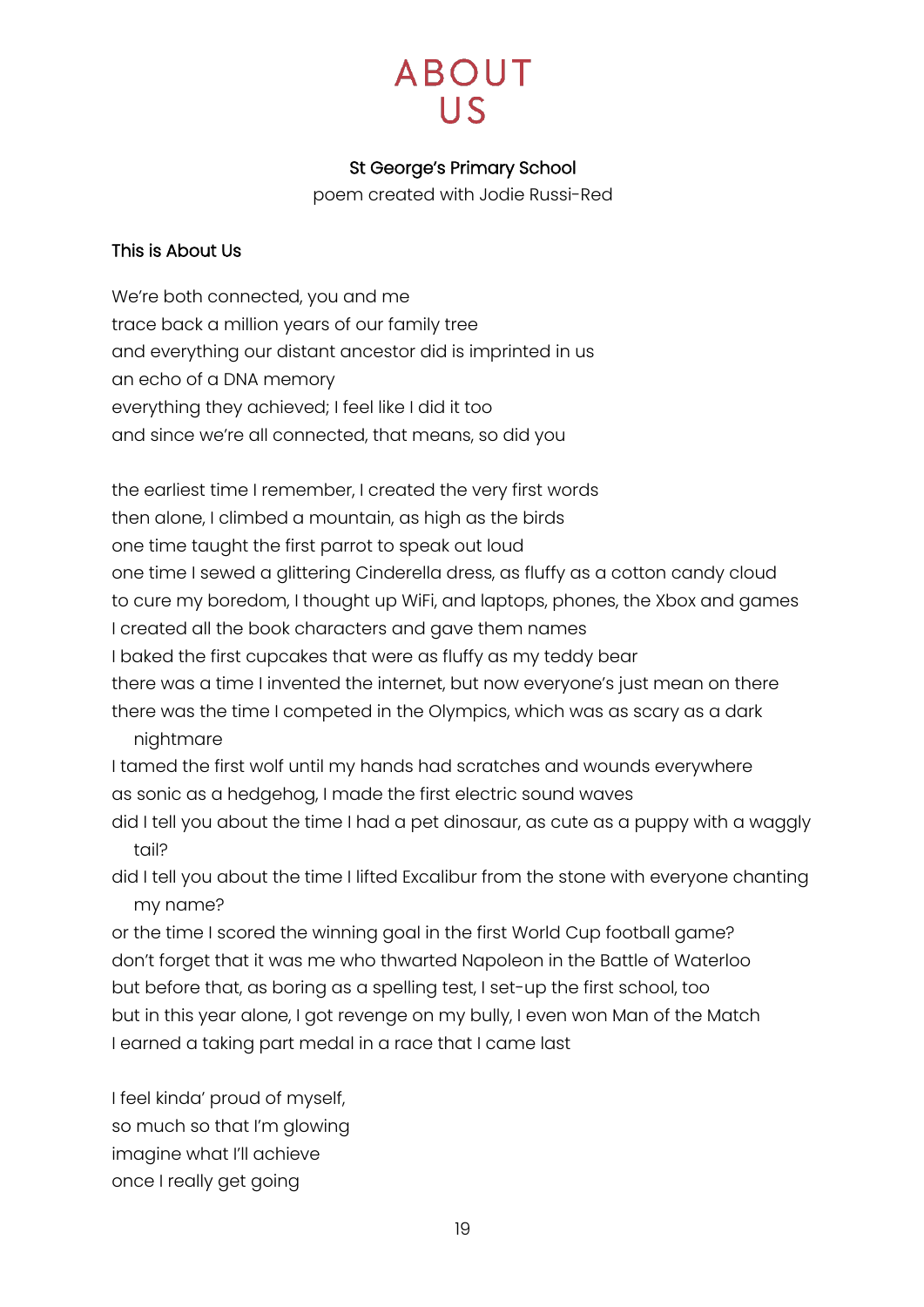# **ABOUT**  $11S$

## Stoneferry Primary School

poem created with Michael Good

## <span id="page-19-0"></span>**Connections**

My connection is: we have the invisible chain keeping us on the ground called gravity.

My connection is watching the stars dance across the sky.

Connections are made by constellations that create bright light in the night. I am connected by technology that we see, look at, and use every day to give us answers.

My connections are stars holding hands and galloping through galaxies.

My connections are the linked stars in the sky,

The Moon to the tides.

Connections are oxygen to help us breathe,

Invisible chains on the ground called gravity.

I'm connected to the universe through gravity,

Which is like invisible chains, pulling us down.

My connection is the sun's brightness.

We are connected to the universe through the moon's darkness.

My connection is the unstoppable constellation in the creamy night sky.

My connection is the floating, shiny satellite.

My connection is the linked stars called constellations.

Connections are made in seconds, like when a star dies and another is born.

We are all connections to the Earth and solar system.

We connect to all matter of space and the planets, because this is us!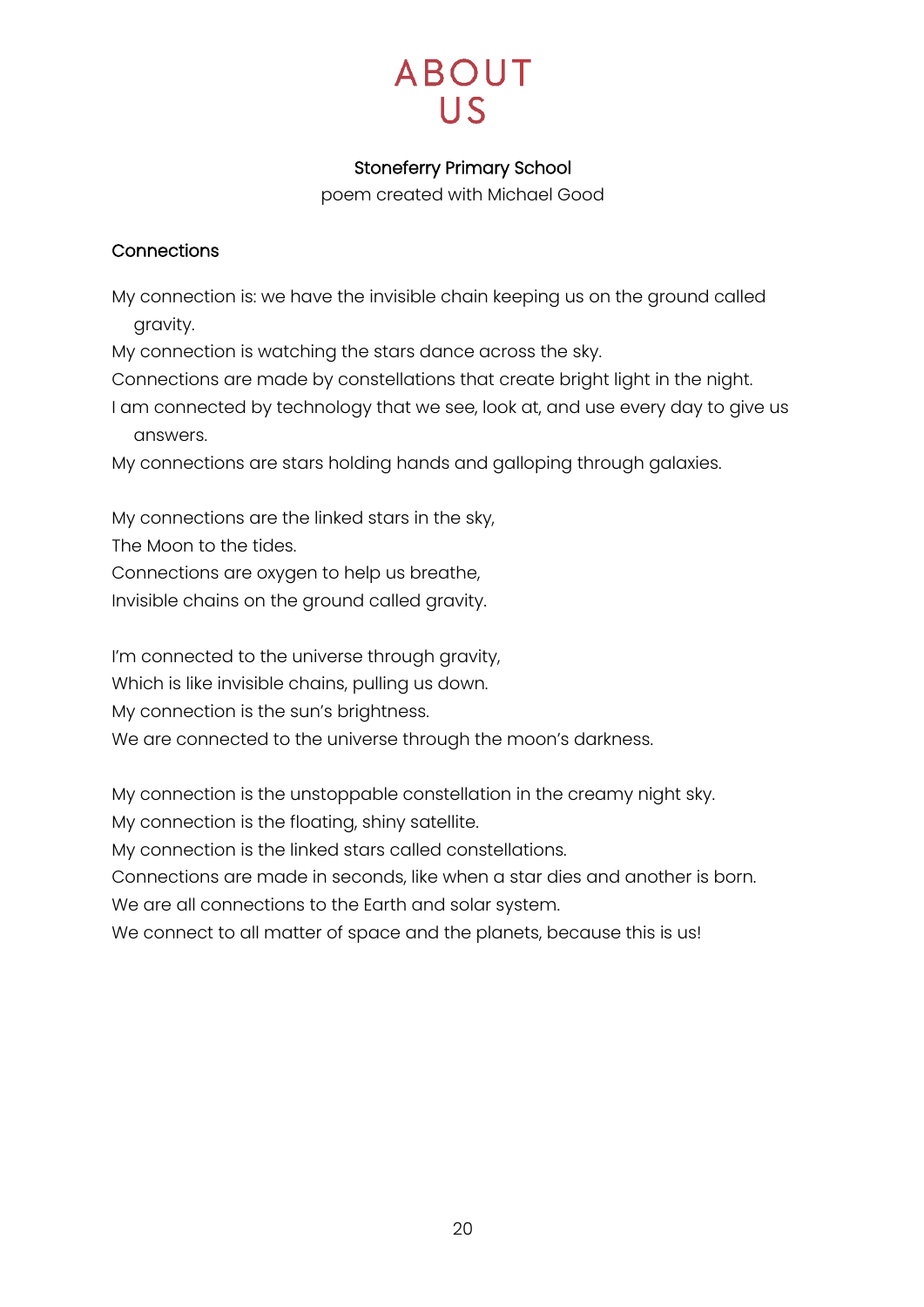

### The Parks Academy

poem created with Cassandra Parkin

# <span id="page-20-0"></span>Something you should know about me

- I can fly to the sky, very high
- I am as super-fast as a cheetah
- I am Lionel Messi
- I am a dog with confidence
- I can fly with red wings
- I can be invisible when I want to
- I am the best striker in the world
- I can fly to the moon and see the pretty stars of the night
- I have laser eyes
- I can turn into a dragon and take the solar system
- I can talk to animals
- I can walk on water
- I can talk to horses
- I can heal animals
- I can make myself invisible before I touch the stars
- I can become a fox
- I can turn into any extinct or alive animal
- I can turn into a dinosaur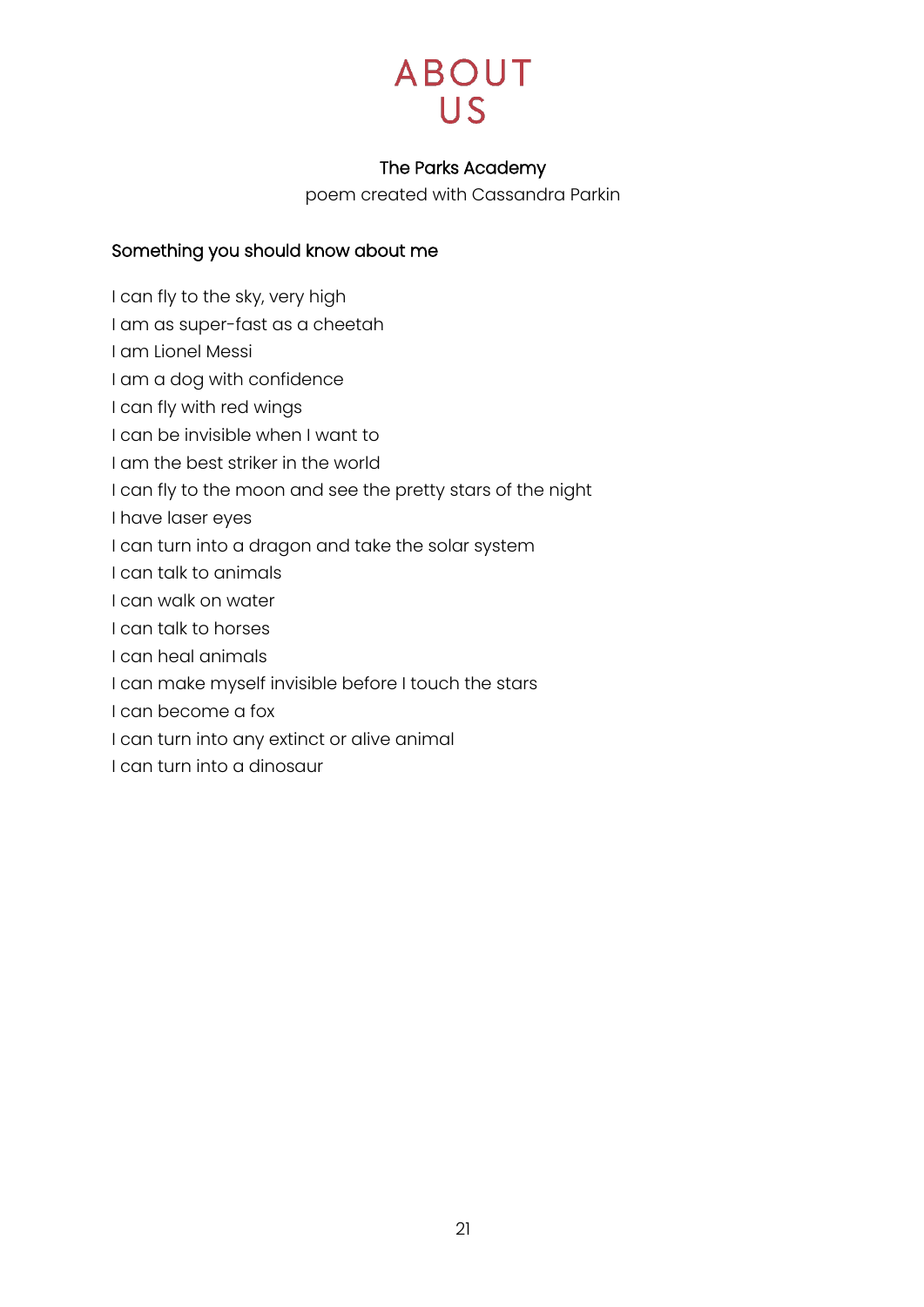

### The Parks Academy

poem created with Cassandra Parkin

### <span id="page-21-0"></span>I Was Born in a Star

I was born in a star, and I felt curious Why am I born in this thing? I don't know! What do you mean?

I was born in a star, and it felt like I was born in a diamond I felt confused Why were we born in stars? We were born in stars because no humans were alive then really

I was born in a star, and it felt special, crazy, creepy I felt very sleepy Was it hot? Nope But get ready – the future is upon us

I was born in a star, and it felt blinding and I felt curious What did it feel like up in the sky? So crazy, so creepy, mysterious I feel crazy, mysterious and weird

I was born in a star and it felt all warm and sparkly I felt joyful and excited Was it very hot? Yes, it was quite hot, and the star was my home

I was born in a star, and I felt hot What did it feel like inside of the star? Very scary and weird! It was awesome, man

I was born in a star, and it felt like laying on a soft bed I felt very scared and frightened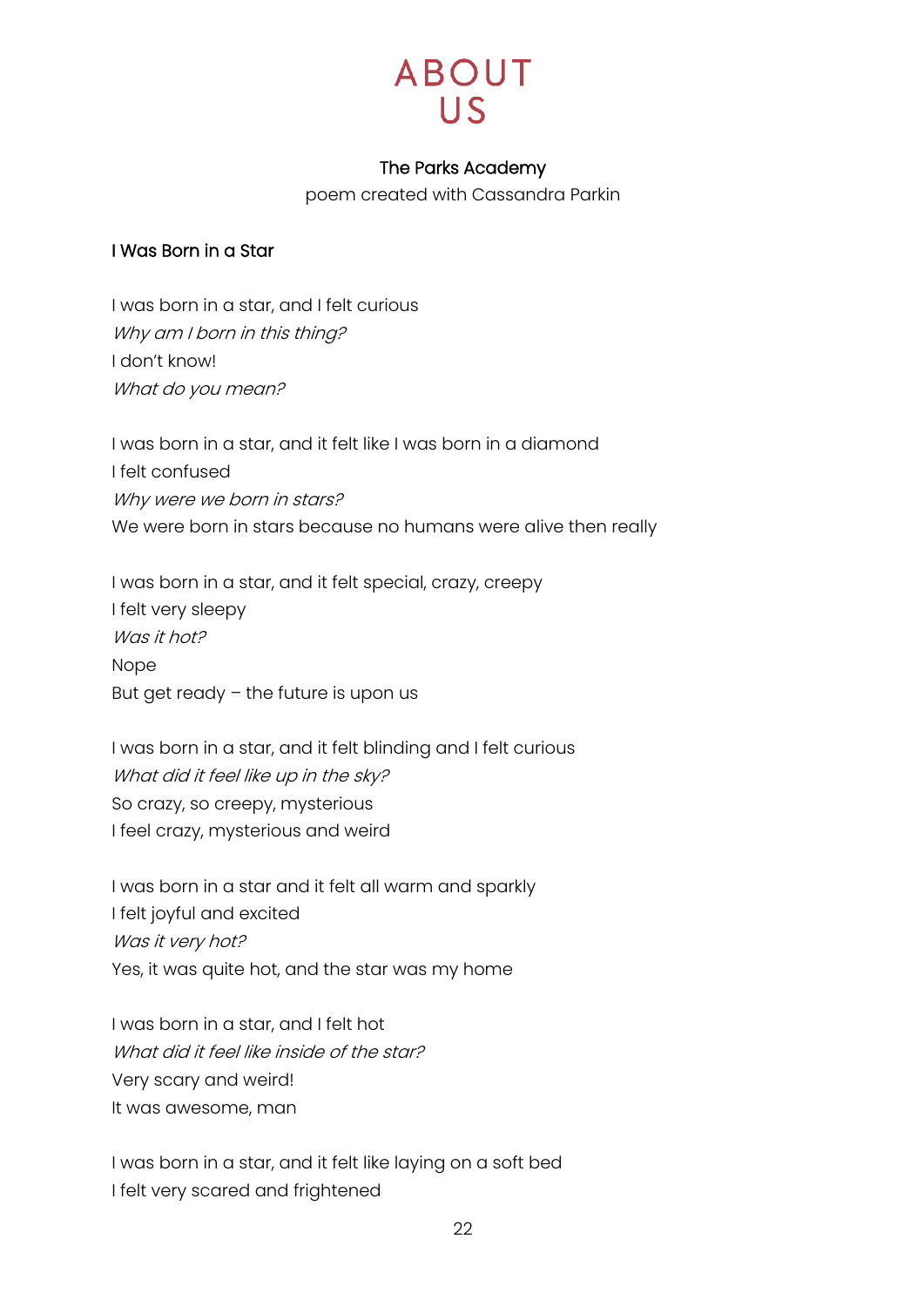# **ABOUT**  $\overline{\mathsf{L}}$

Why was I born in this weird shaped shiny thing? Because I just was born in it I love laying in my soft bed

I was born in a star, and it felt strong but magnificent I felt confused and terrified Was it fun? Nope – it wasn't fun

I was born in a star and it felt like a fizzy drink and hot lava I felt happy and amazing How did it happen? I don't know

I was born in a star and it felt like sparkly rain I felt I was being terminated How does it feel for you in a star? It feels good – it's cool being in a star

I was born in a star and it felt like I was on the beach I felt like I was in a void What happened to you when the sun came up? Nothing mysterious

I was born in a star, and it felt like I was on the sun I felt happy Did it feel like dying? Being in a star high-above was awesome

I was born in a star and it was warm I felt very nervous and sick How did it feel when you were born in a star? It felt amazing But the future is upon us now

I was born in a star and it felt horrifying – Just like a hot bath Where am I? How good was your journey?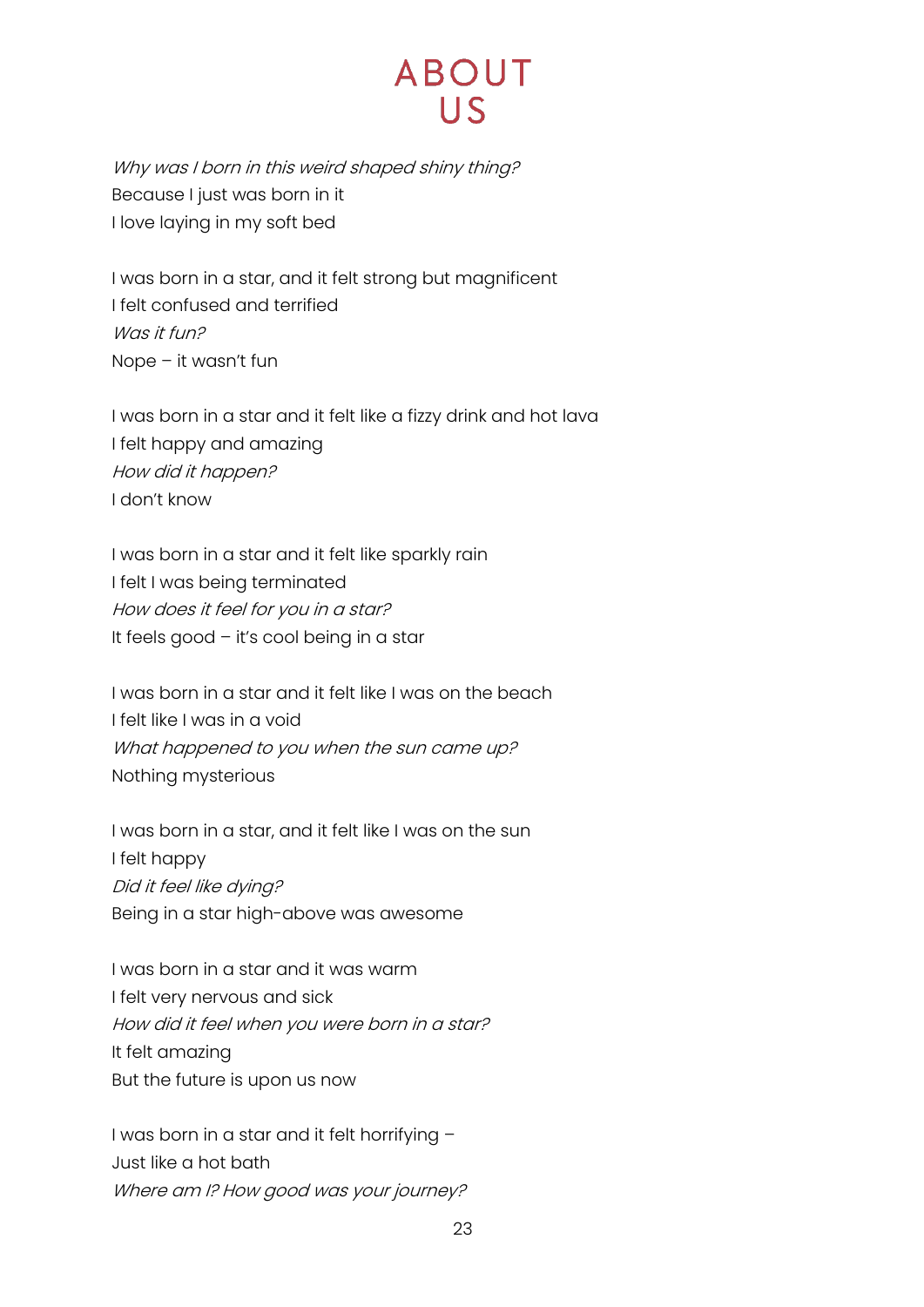This is the end of the story

I was born in a star, and it felt like the sun was burning my skin Why were we born in a star? Because there is the same amount of humans as stars Oh my, I'm leaving – See you whenever!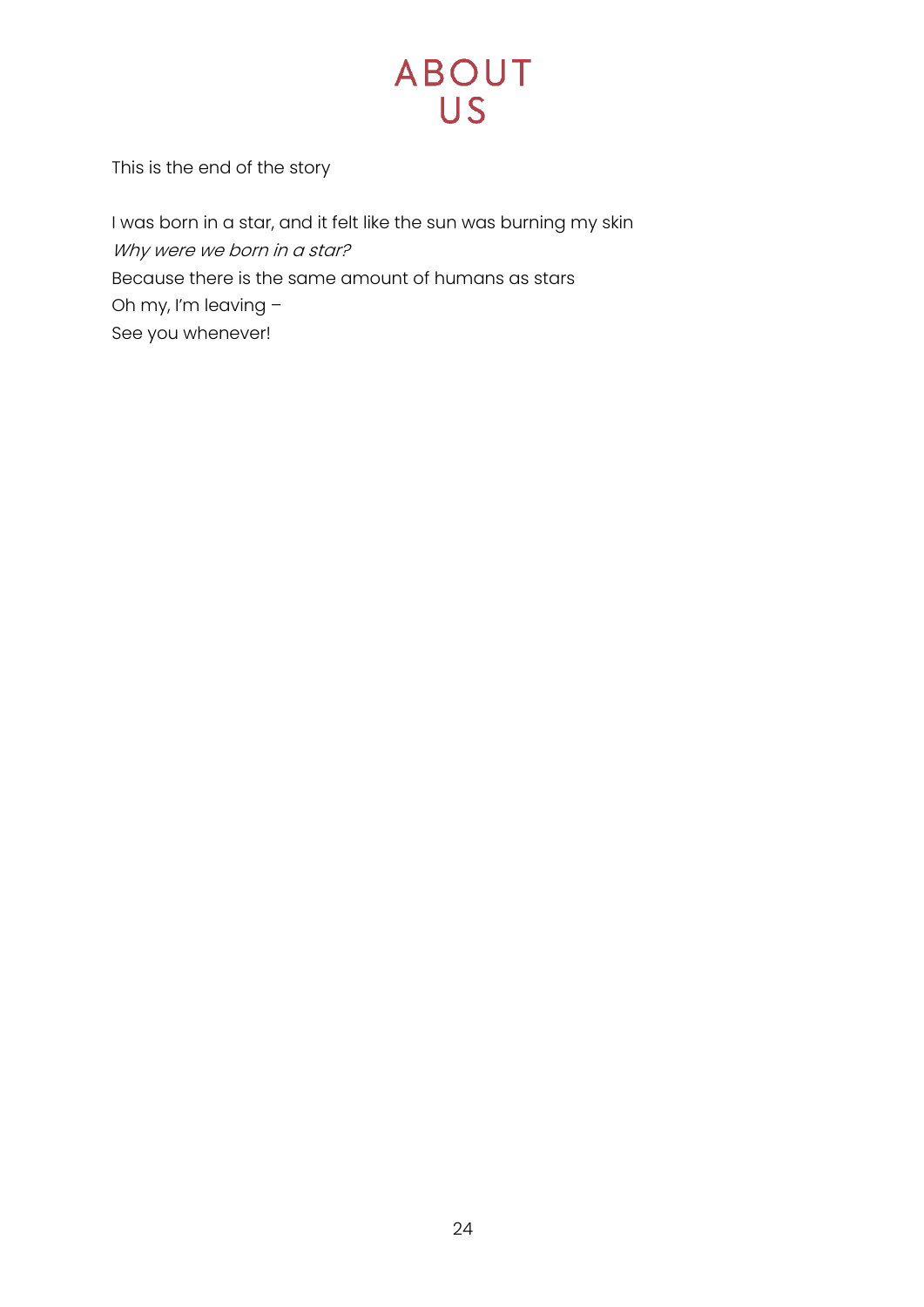

### The Parks Academy

poem created with Cassandra Parkin

## <span id="page-24-0"></span>Something you should know about me

I can roar like a tiger at night I can touch the glistening stars I can run like a flash in the light I can back flip off my shed I can manipulate time I can move stuff around with my mind I can freeze time by looking through black eyes I can teleport to different places I can fly I can reverse time I can turn into a blob of jelly I can turn invisible I am a vampire I sleep in the day and wake at night I have supersonic hearing I can walk through things I can teleport I can grow things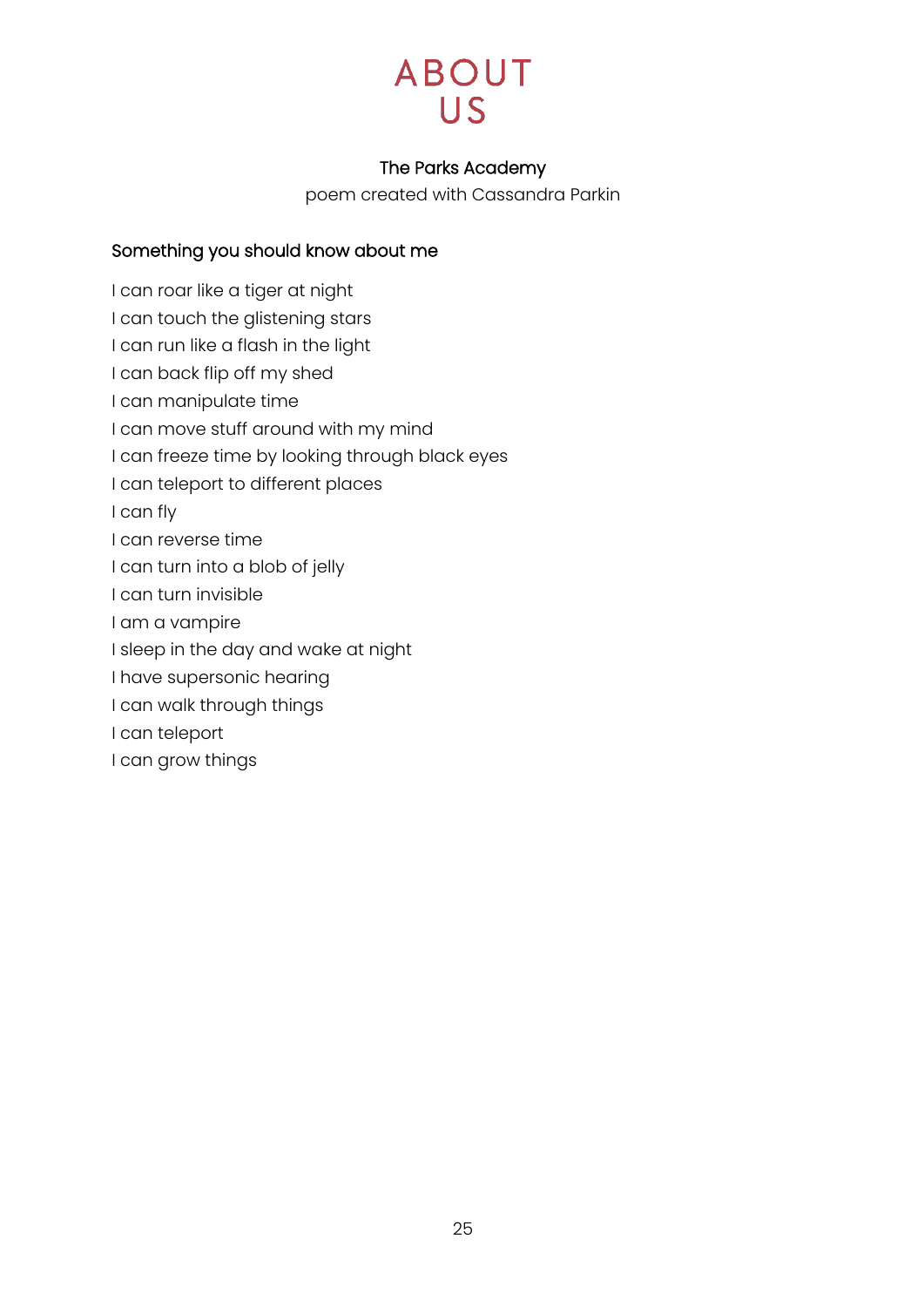

### The Parks Academy

poem created with Cassandra Parkin

### <span id="page-25-0"></span>I Was Born in a Star

I was born in a star, and it felt wonderful What do you want? I want to know how this happened. I could see beautiful stars in the sky It was so bright it was incredible

I was born in a star and I felt happy What is your name? My name is a secret – But I am called Summer

I was born in a star, and it felt exciting. What was it like? It was scary, not nice I could see a very, very, VERY shiny light shine in my eyes. I felt like something was being pressed on my eyes The stars shine so bright. It's what makes us beautiful, and what makes us, us

I was born in a star, and it felt oddly relaxing Was it wonderful? Yes, because it was so nice and so weird I could see people shining and light coming What did it feel like to be a star?

I was born in a star, and it felt like something spectacular What did it feel like? It felt relaxing, and calm You might see me shine I'm glad that I'm out of the star

I was born in a star, and it felt magical How did you get in the magical star? We just grew in it.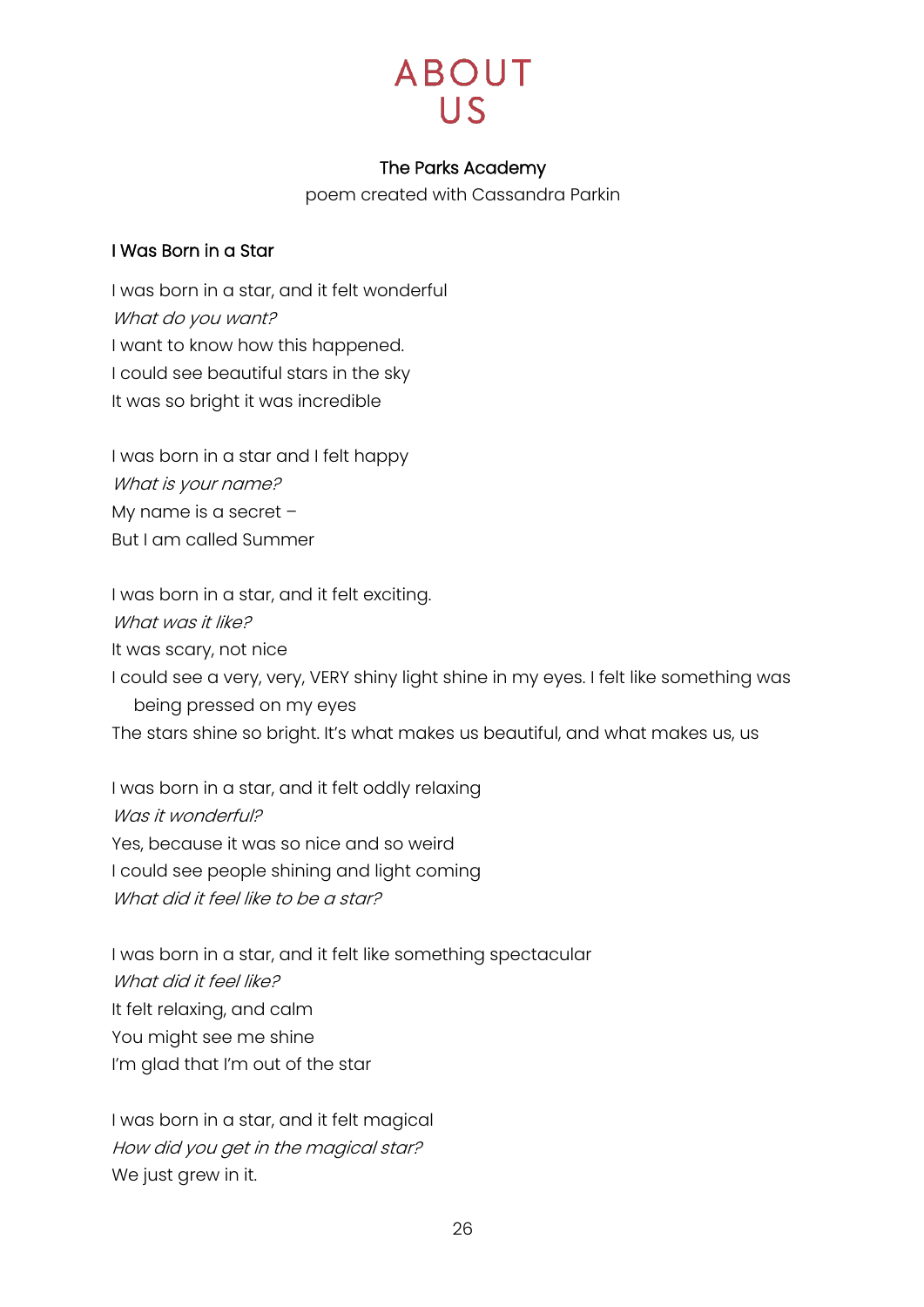I could see the Earth, and space What stuff did you do in the star? I just played, okay?

I was born in a star, and it felt like shooting out of the star What happened? We were born just inside and then we came out I could see lots of light The best detail of my life

I was born in a star, and it felt new and difficult What do you feel like? I'm feeling happy I can see lots of countries, and the moon

I was born in a star, and it felt like I was a shooting star How is that possible? Because we are all born out of stars I'm special, a different breed because I could see other stars and I was in this big black area

I was born in a star, and it felt amazing What date was it? The 23rd of September I could see a lot of light when it was daytime I was born in a black area called space

I was born in a star, and it felt honouring I could see something glowing Bright, shiny, and new

I was born in a star, and it felt magical How does it feel, being a star in the sky? And why are the stars so small? They aren't small, they are huge It seems small because they are far away I saw a big light coming towards me and it was very scary but very exciting

I was born in a star, and it felt like a big bomb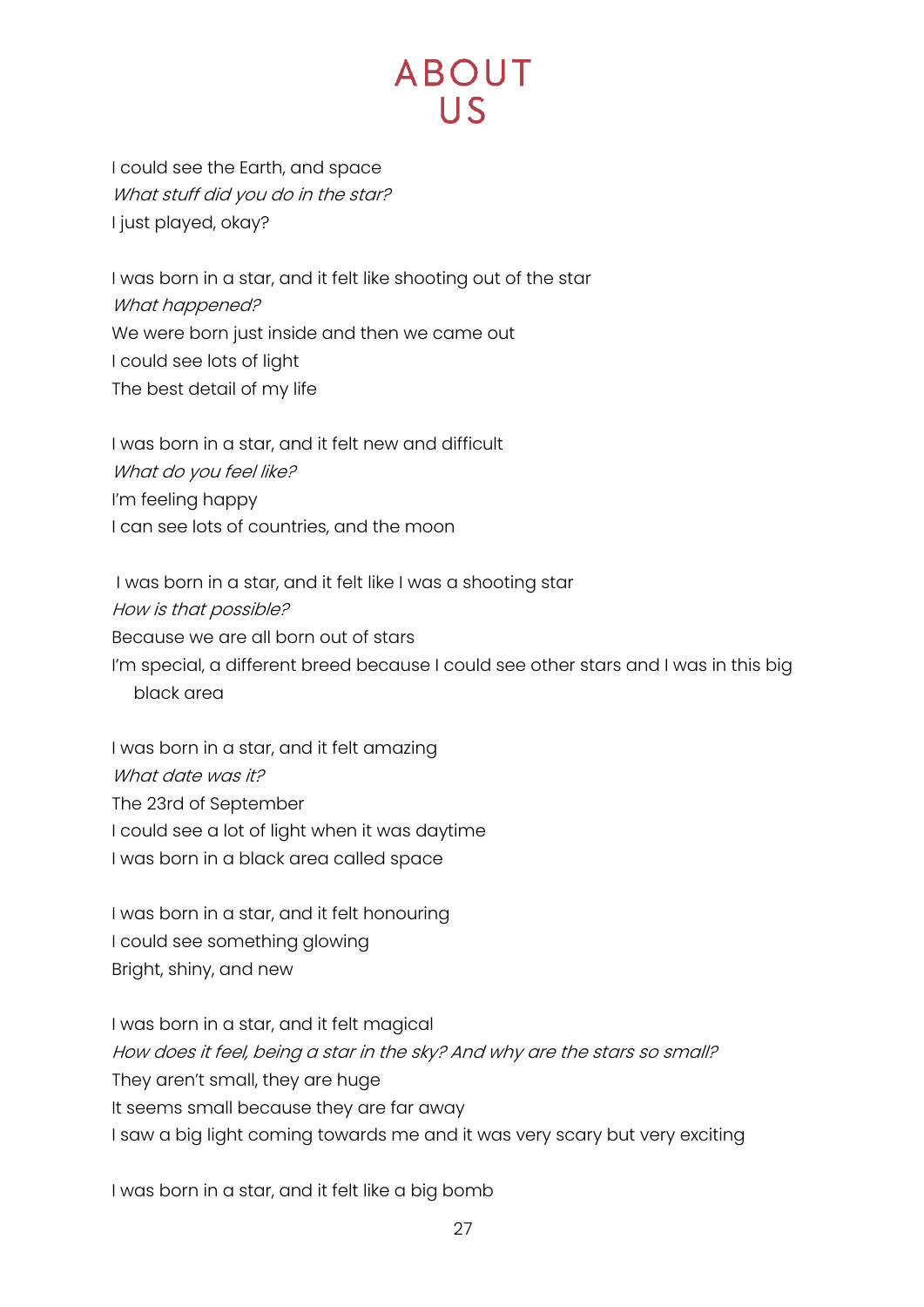How did we come out? We broke out of it like an egg I could see galaxies And then I fell down to Earth

I was born in a star, and I felt special Why were you born in a star? Because we all were It was nice in the star – it was calm and beautiful

I was born in a star, and it felt amazing How is that possible? You get just a day there I could see the moon and all the other stars I was scared

I was born in a star, and it felt a bit weird to hear that How did you all get out of the star? We got flung out and jumped - it was awesome It felt like I was in Heaven It's the best – I wish I was like a star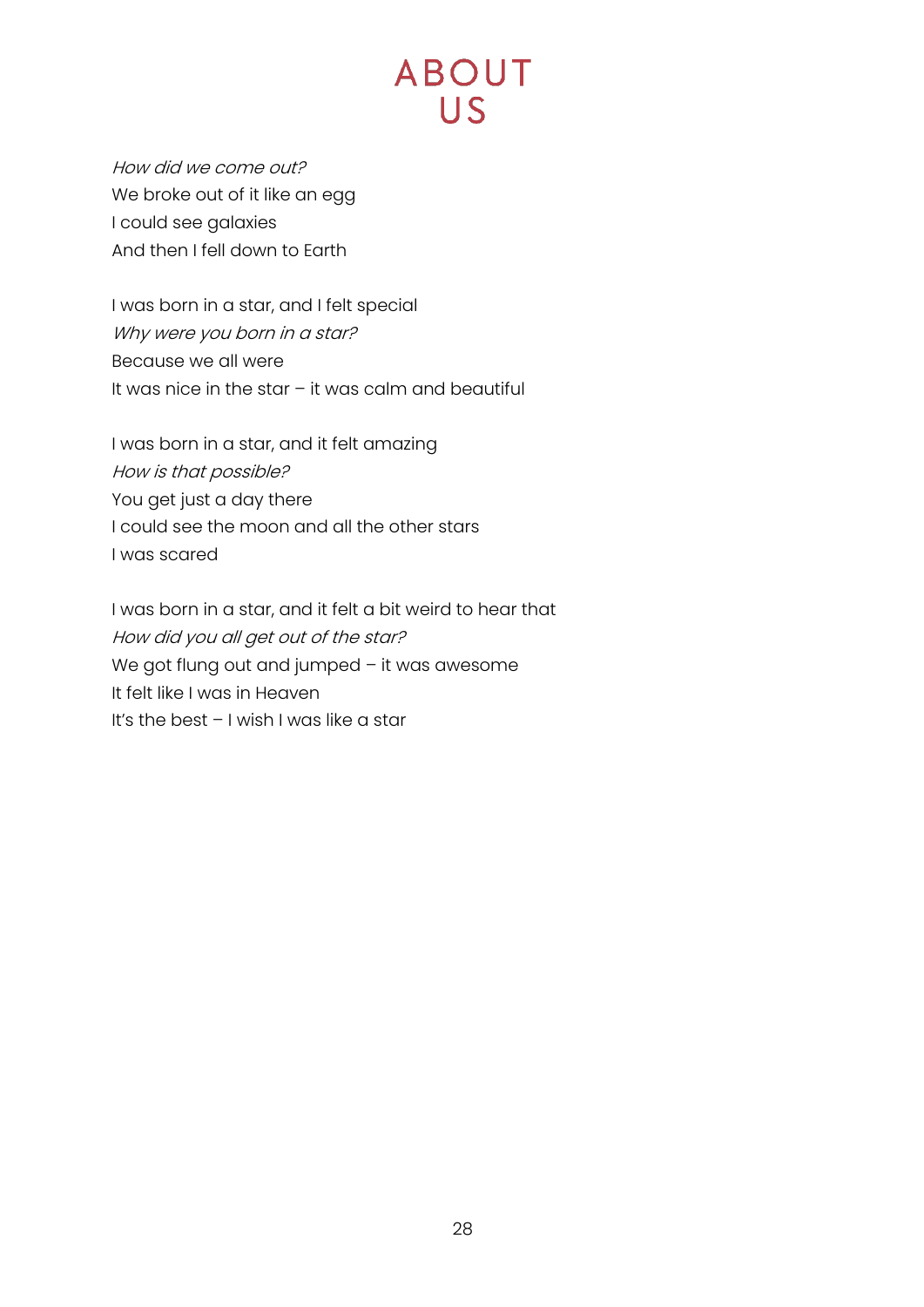

## Wansbeck Primary School

poem created with Cassandra Parkin

## <span id="page-28-0"></span>Something you should know about me

When I go to sleep, I could touch the moon We are monkeys swinging through the night, wondering where we will go next I am able to shape-shift I am a wolf as I howl at my brother I am scary by being quiet I can fly and go to Mars and Jupiter When I am sleeping, I visit my Great Grandma in Heaven, where we are angels and roam around together I know what everybody's thinking about when I am in the same room I can stroke the wolves as I sleep I am like a buzzy bee – I sting you when you are in my way

I am secretly a lion

I am the sign of the fish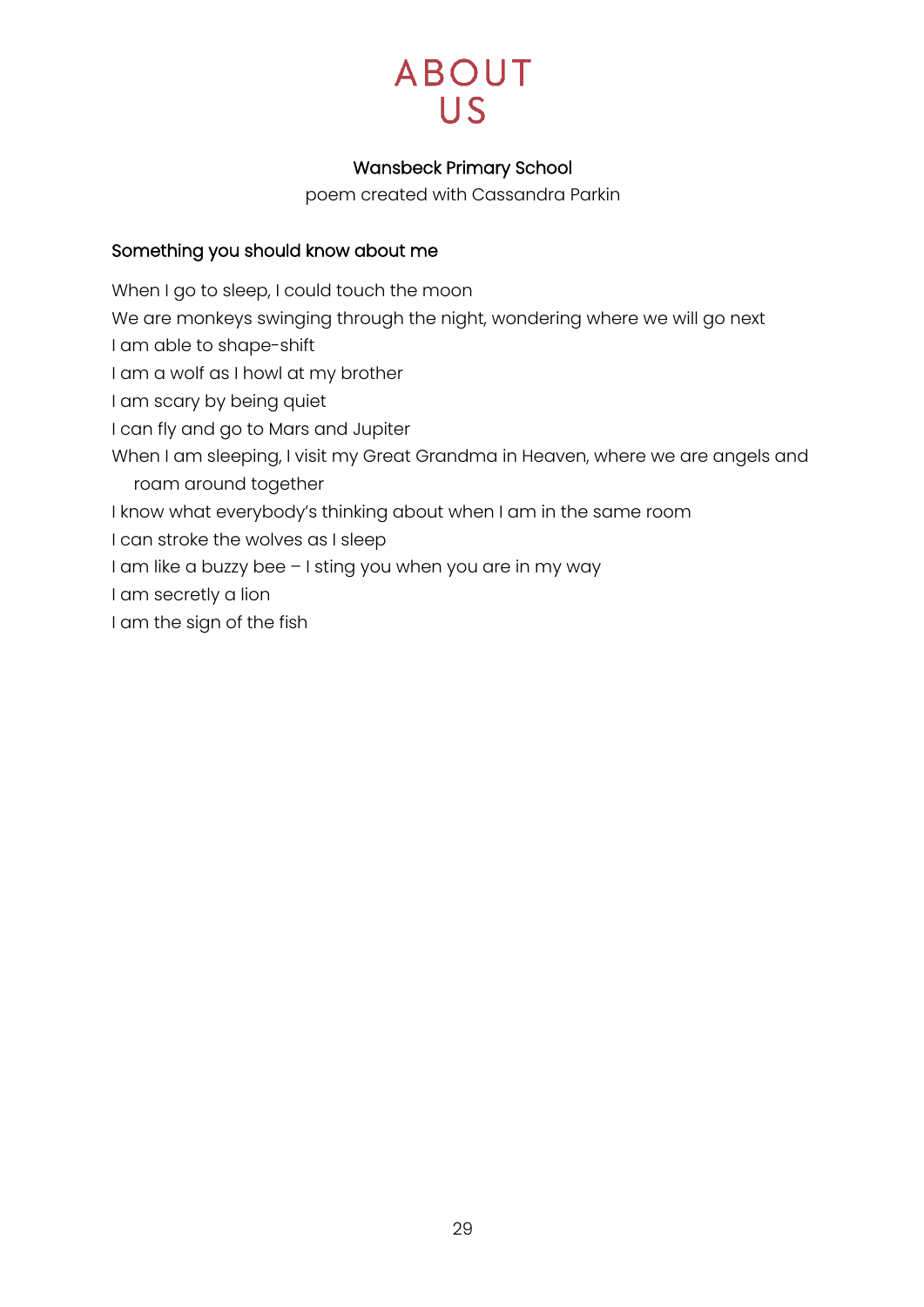# **ABOUT**  $\overline{\mathsf{L}}$

## Wansbeck Primary School

poem created with Cassandra Parkin

### <span id="page-29-0"></span>I Was Born In A Star

I was born in a star, and it felt weird How did they make us? God did it No wonder we were made out of stars

I was born in a star, and it felt got when I was in the star What happened there? What did we do? We just made ourselves from eggs to humans I feel proud. No wonder we are from the sky

I was born in a star, and it felt weird, but ordinary Were you in the same star as me? Yes! It was a good feeling – we are all stars

I was born in a star, and it was hot and scary When were we made in stars? Billions of years ago – that's why we are here! I feel good and strange now I know I was born in a star

I was born in a star, and it felt hot and really fast How does it feel to be in a star? It feels really hot How, how unordinary! Are you speechless?

I was born in a star, and it felt hot and bright How did you get out? Was it weird? The star dissolved, and yes – it felt like goo It makes me feel wild and confused Don't worry, at least you exist

I was born in a star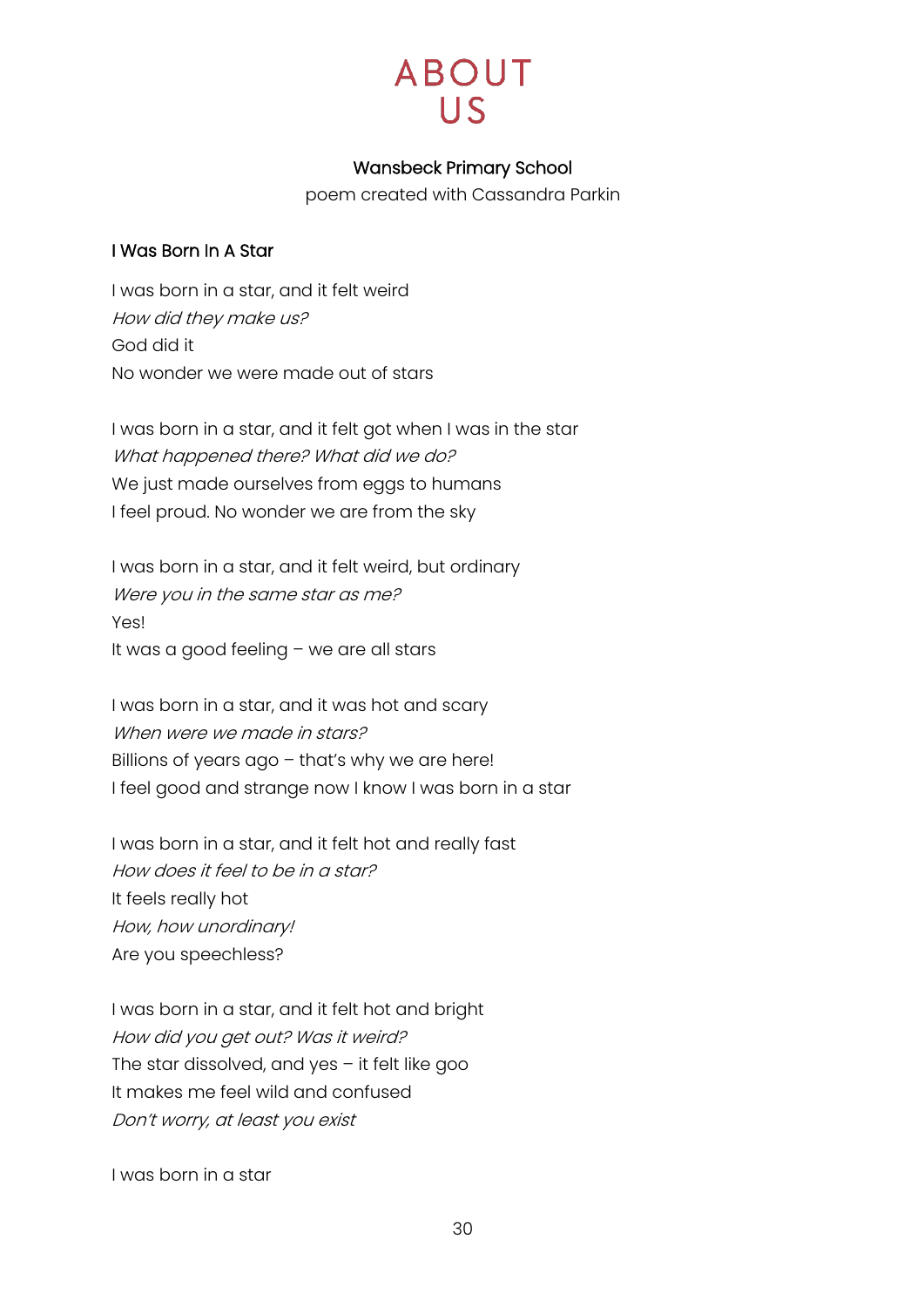# **ABOUT**  $\overline{L}$

I was really warm and sticky, it was really yellow and bright and blinding Why did we go to a star? To get developed, and go down That's why we exist

I was born in a star, and it felt warm and cosy How did you get out? Was it weird? I got out by digging a hole, and yes, it was very weird It is a good feeling to come out of a star Can more than one person be in a star?

I was born in a star, and it felt warm – But not the cuddly warm, it was like boiling water on a stove warm Was it weird? Yes, it was weird It's exciting to be born in a star. How did we get out?

I was born in a star, and it was cosy when I was in the star How did it happen? It just did I feel a confusing feeling in my knees, it's like a shiver, it makes my blood go cold -I am speechless that we were born in a star

I was born in a star, and it was magical and sparkly How are stars made? They are made out of stardust and the moon I feel strange and weird No wonder we were made out of stars

I was born in a star, and it was exciting Can more than one person be in a star? Yes - I was lucky, though What does the star do to make us?

I was born in a star, and it changed my life Was it warm? How did you get out? The star cracked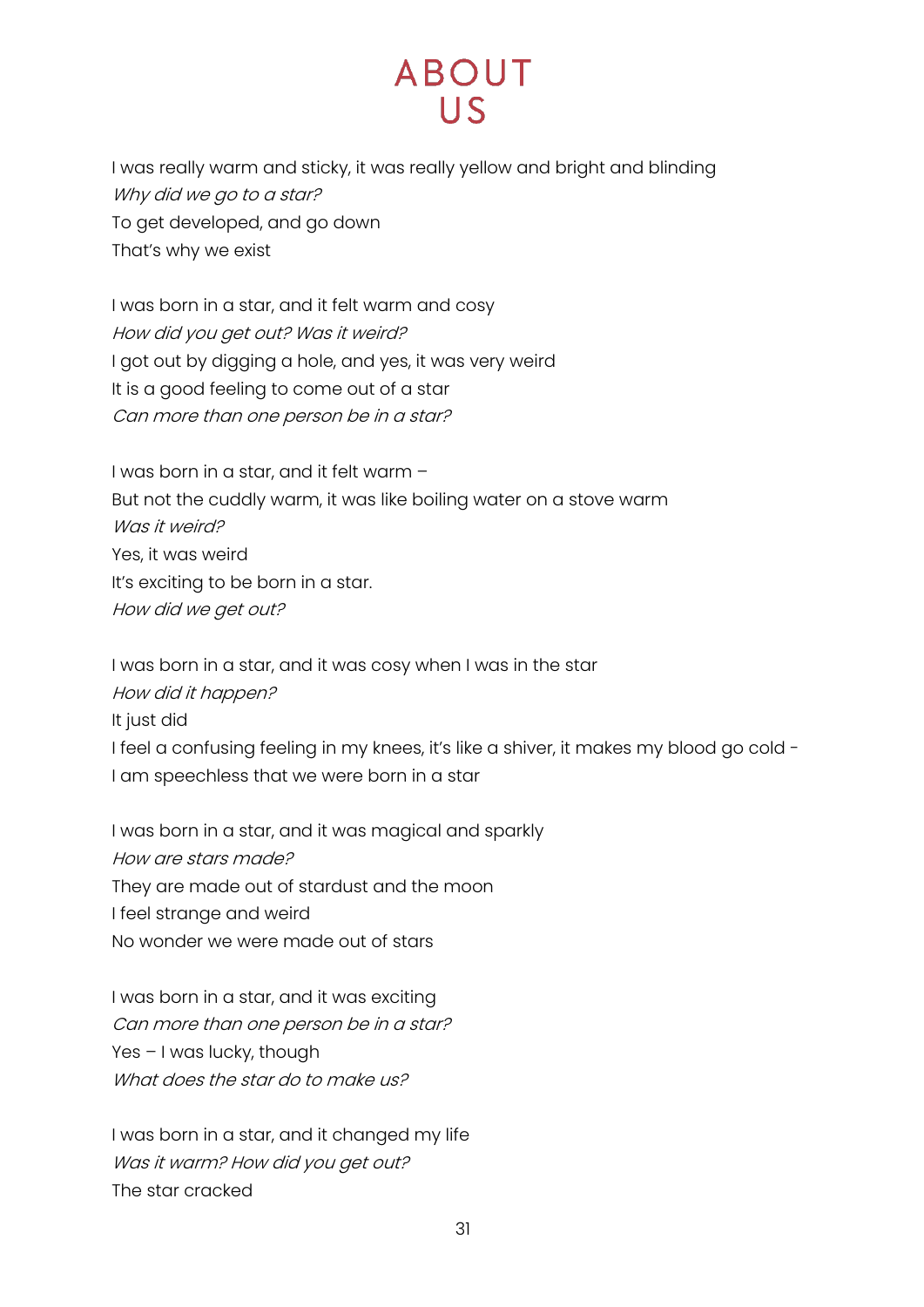

I felt a bit weird No wonder we were born in stars because we all are still stars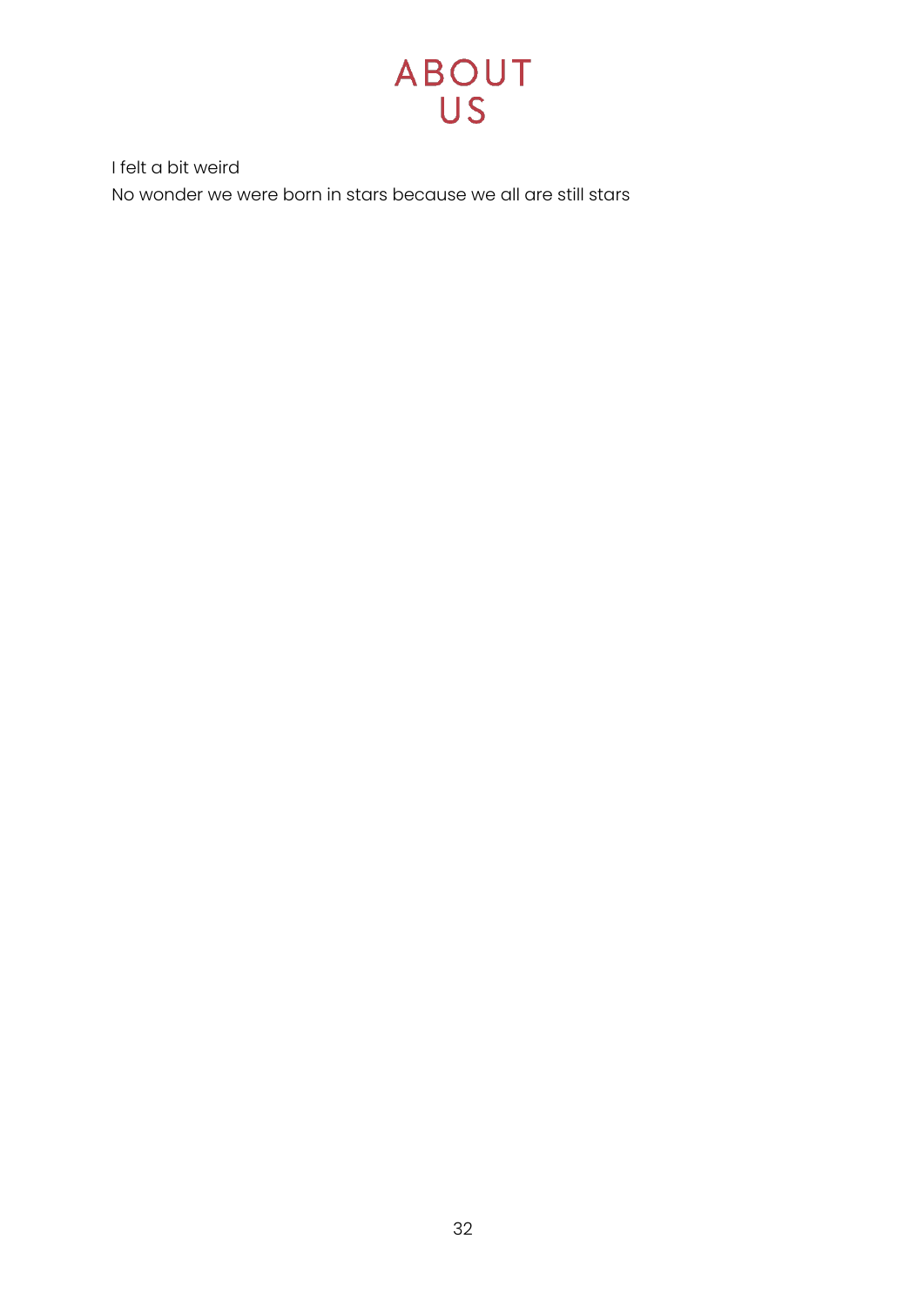

## Wansbeck Primary School

poem created with Cassandra Parkin

### <span id="page-32-0"></span>Something you should know about me

I can transform into animals

I can turn into a rock to get away from the darkness

I make dreams happen

I can fly a jet

I can turn into a pizza

I can turn into a burrito

I can turn into a burger

I can turn into anything

I can hear anything

I can fly

I can be invisible, and run to Spain

I can fly to the moon and back

I wish I could fly, high, high, and touch the sky

I can get any superpower I think of with one bang of my staff

I can talk to animals and understand them

If I was a shapeshifter, I would be a dragon soaring through the night sky

Or the kraken where the water would be my home

I could be anything, anytime, anywhere

I can turn into a dog

I can change gears on my body to go faster

When I close my eyes, time freezes

I can turn into a Fennec Fox

I can turn into a donkey

I can turn into a fish

I can turn into an ice fairy

I can control the country